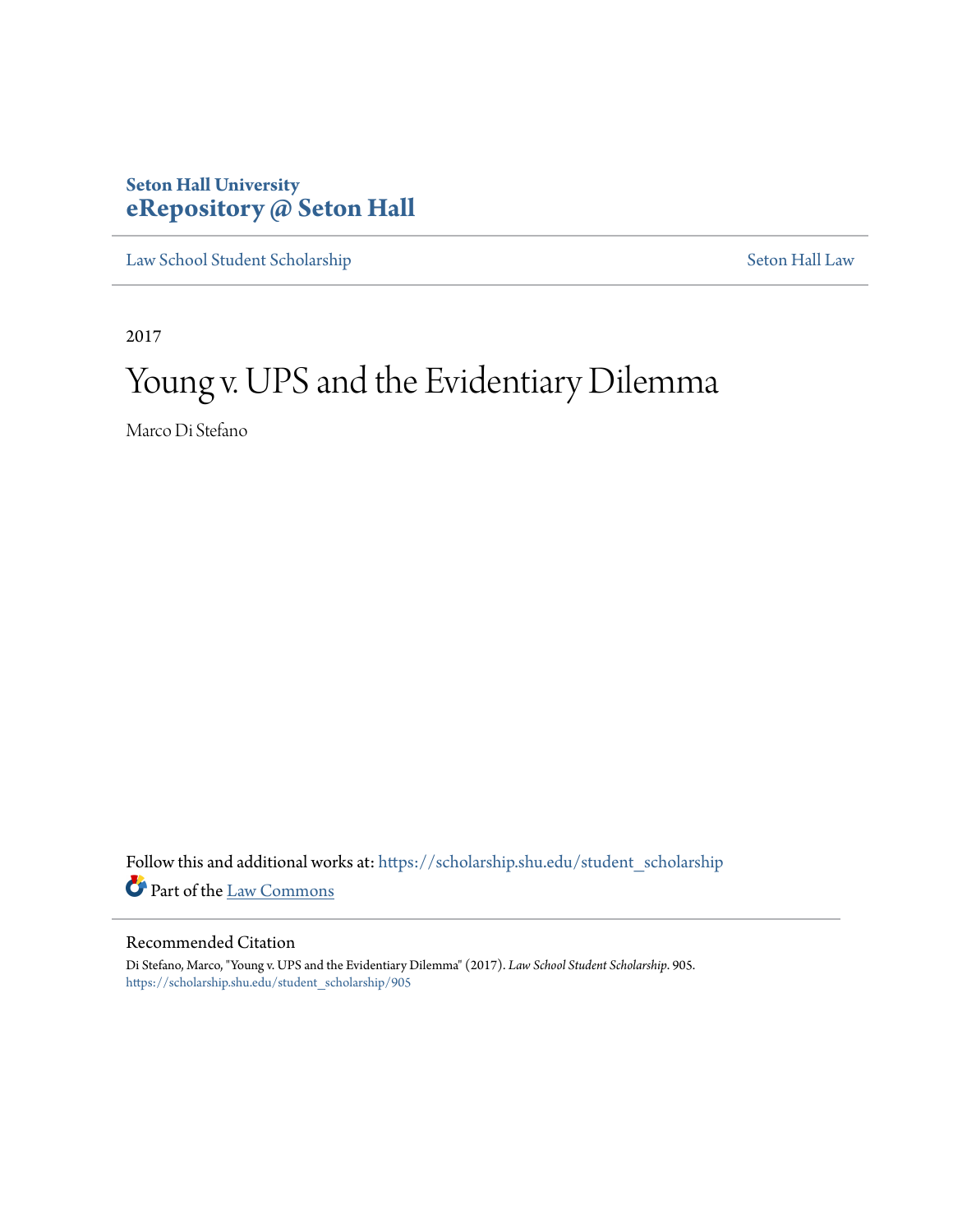Marco Di Stefano

#### **Young v. UPS and the Evidentiary Dilemma**

The Fourth Circuit in *Young v. UPS* and Sixth Circuit in *Ensley-Gaines v. Runyon* have split on the question of whether the Pregnancy Discrimination Act (hereinafter PDA) includes an obligation to accommodate a pregnant employee's work restrictions when an employer does so for non-pregnant workers similar in their ability or inability to work. The Sixth Circuit, in *Ensley-Gaines v. Runyon*, held that pregnant employees need not be similarly situated in all relevant respects but the PDA requires only that the employee be similar in his or her ability or inability to work.<sup>1</sup> Conversely, the Fourth Circuit held that the non-occupational source of the plaintiff's lifting restriction was sufficient to defeat any similarities between a pregnant employee and the workers that the policy granted an accommodation to. Thus, requiring a higher degree of similarity than the Sixth Circuit. <sup>2</sup>

In *Young v. UPS*, the Supreme Court has addressed the split by channeling claims brought under the PDA through the *McDonnell Douglas* burden-shifting test.<sup>3</sup> Once the plaintiff has established her prima facie case via *McDonnell Douglas* an employer has the burden of production to proffer a legitimate, nondiscriminatory reason for denying the accommodation.<sup>4</sup> Once the employer proffers a legitimate, nondiscriminatory reason, the employee must establish that the employer's reason is pretextual.<sup>5</sup>

Although the Court has addressed the split, there are many questions left open for lower courts concerning pretext and comparators. This lack of clarity will lead to subjective decision making by lower courts and inconsistent results. Because of the lack of clarity, there is a risk lower

<sup>1</sup> Ensley-Gaines v. Runyon, 100 F.3d 1220, 1222 (6th Cir. 1996).

 $2$  Young v. UPS, 784 F.3d 192, 195 (4th Cir. 2013).

<sup>3</sup> Young v. UPS, 135 S.Ct 1338, 1354 (2015).

*<sup>4</sup> Id.*

*<sup>5</sup> Id.*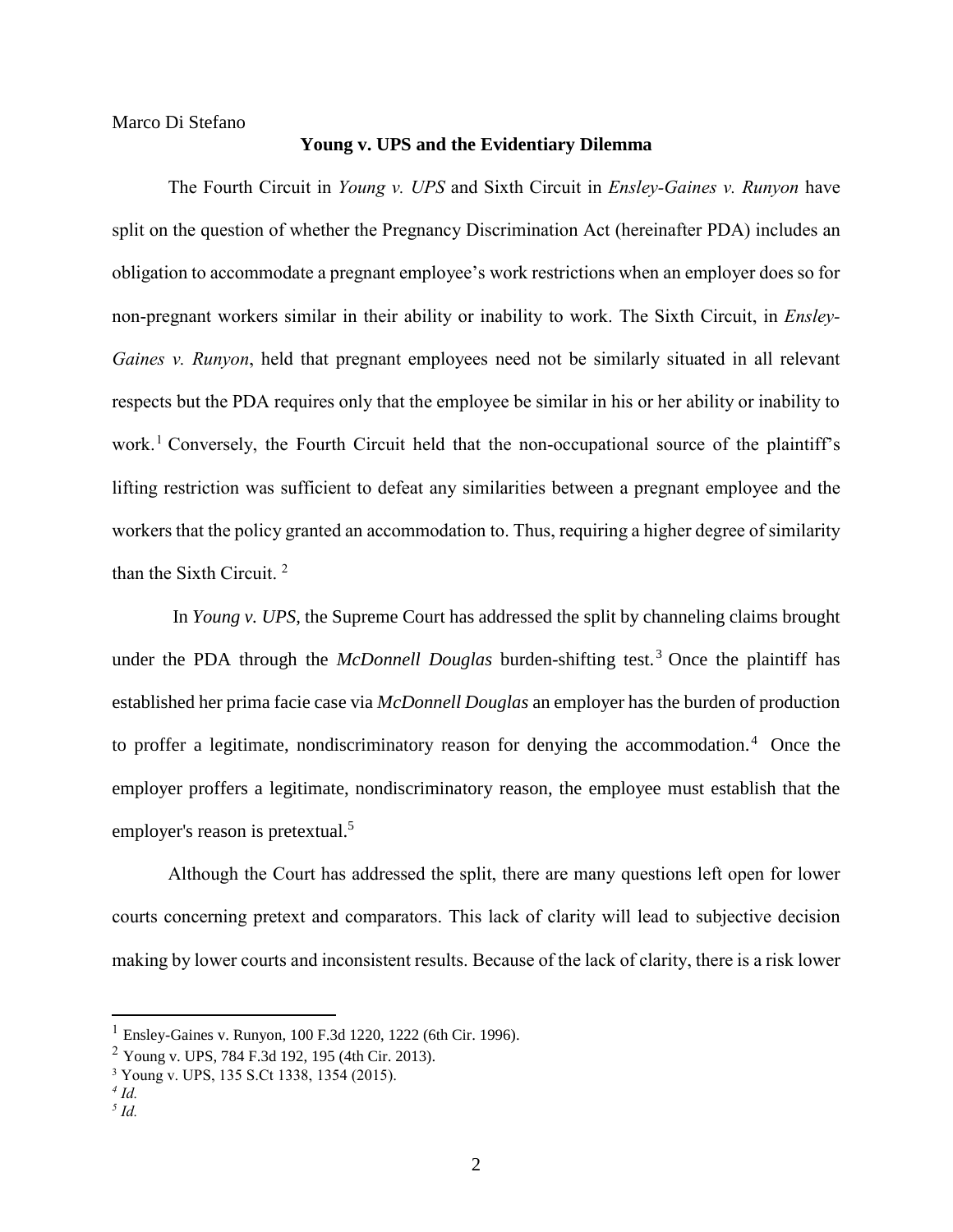courts will continue to interpret the PDA in a narrow way requiring the non-pregnant comparators to be similar to the pregnant employees in all-relevant respects. Furthermore, forcing pregnant employees to prove their PDA claim through the *McDonnell Douglas* burden-shifting approach creates an evidentiary quagmire for pregnant employees that will have difficulty finding sufficiently similar comparators to prove their claims due to the high degree of similarity required by courts.

This comment argues that a new legislative solution should be implemented consistent with the Pregnant Workers Fairness Act (hereinafter the PWFA), which creates an affirmative duty to accommodate pregnant women unless the accommodation imposes an undue hardship on the employer. This resolves any ambiguity left open by the majority in *Young* because the PWFA would streamline the proof requirements for pregnant workers denied these accommodations by ensuring that a worker with a limitation arising out of pregnancy did not have to identify a nonpregnant comparator in any particular case who had already received the reasonable accommodation sought.

Part one of this comment will explain the PDA's two clauses and the congressional history that suggests lower courts should take a broad interpretation of the second clause of the PDA. Part two will summarize the Circuit split that lead to the Supreme Court granting certiorari to Peggy Young. Part three will explain the majority opinion by Justice Breyer and Justice Alito's Concurrence. Part four will summarize the subsequent decisions that have been decided since *Young v. UPS* and how they serve as an analogy for the types of risks that pregnant workers face given the Supreme Court's ambiguous standard*.* Part five will identify the ambiguities in the Supreme Court's decision and the problem that pregnant women will have finding evidence to prove their claims under the PDA. Part six will discuss the PWFA, which resolves the ambiguities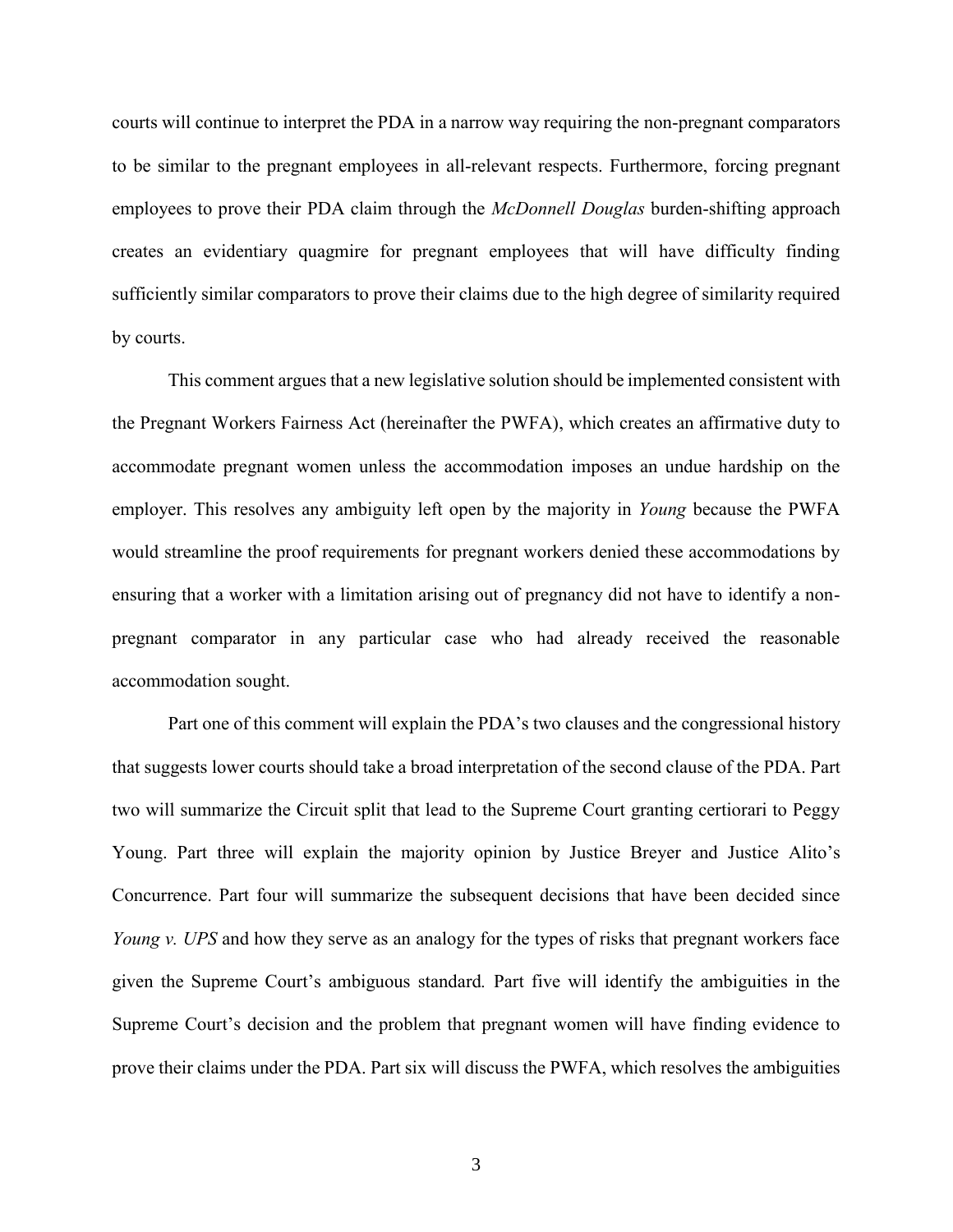by alleviating the pregnant employees burden of comparing workers. Part six will also discuss the effect the Americans with Disabilities Act Amendments Act of 2008 will have on the Supreme Court's test.

#### **I. Pregnancy Discrimination Act**

Both clauses of the PDA are necessary to keep employers from discriminating against their employees based on pregnancy, childbirth, or related conditions. The first clause of the PDA alters the definition of sex discrimination under Title VII of the Civil Rights Act of 1964 by making the "terms 'because of sex' or 'on the basis of sex' include . . . pregnancy, childbirth, or related medical conditions."<sup>6</sup> The first clause is a definition without any additional substantive protections. Thus, all the first clause does is further define the protective class that may bring suit under Title VII. The second clause of the PDA provides a distinct and independent substantive standard, which employers must satisfy. This clause states that "women affected by pregnancy, childbirth, or related medical conditions shall be treated the same for all employment-related purposes, including receipt of benefits under fringe benefit programs, as other persons not so affected but similar in their ability or inability to work."<sup>7</sup> This second clause of the PDA requires an employer to treat pregnant employees the same as other employees with limitations similar to those of the pregnant employee.<sup>8</sup> The employer need only provide a pregnant employee with an accommodation if said accommodation is granted to another "similarly situated" employee.<sup>9</sup> In other words, the second prong of the PDA does not grant pregnant employees a most favored nation status by requiring all pregnant employees be treated more favorably than all other employees because they are

<sup>6</sup> 42 USCS § 2000e

<sup>7</sup> *Id.*

<sup>8</sup> *Id.*

<sup>9</sup> *Id.*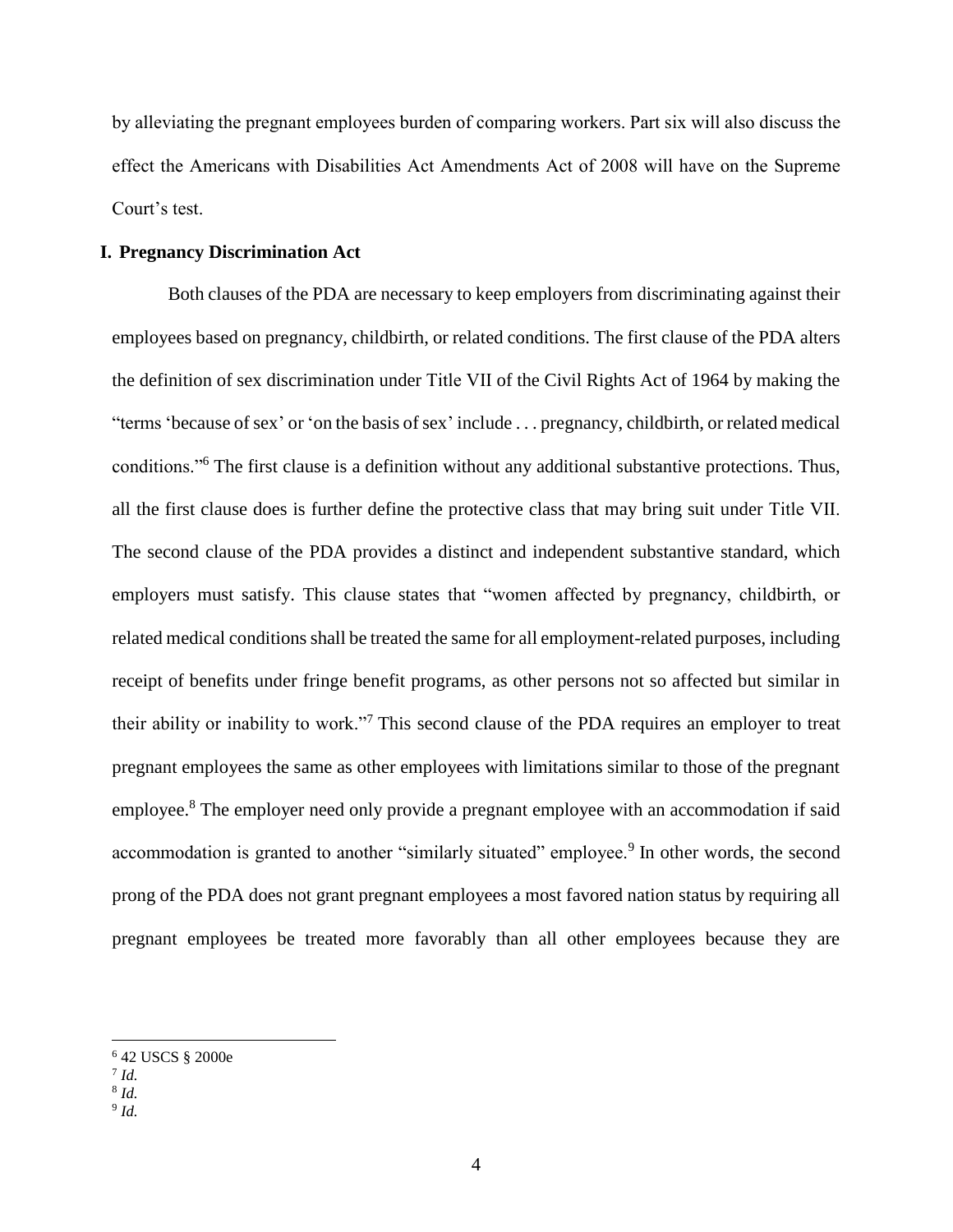pregnant.<sup>10</sup> The second clause of the PDA thus requires formal equality between pregnant and nonpregnant worker.

The PDA's legislative history suggests that congress intended to provide broad protection to women on the basis of pregnancy through the PDA's legislative history. For example, Representative Augustus Hawking introduced the act on the floor of the House, emphasizing that the purpose of the act was to broadly ban discrimination on the basis of pregnancy.<sup>11</sup> Hawkins acknowledged that "because many of the disadvantages imposed on women are predicated upon their capacity to become pregnant, genuine equality in the American labor force is no more than an illusion as long as employers remain free to make pregnancy the basis of the unfavorable treatment of working women." <sup>12</sup> Testimony in the Senate echoes Representative Hawking's contention that legislators intended that the PDA be broadly interpreted. For example, a Senate report supporting the bill stated, "[t]he assumption that women will become pregnant and leave the labor market is at the core of the sex stereotyping resulting in unfavorable disparate treatment of women in the workplace."<sup>13</sup>

In July of 2014, the Equal Employment Opportunity Commission (hereinafter "EEOC") issued guidelines proving that courts should read the second clause of the PDA broadly. The PDA provided that "[a]n employer may not refuse to treat a pregnant worker the same as other employees who are similar in their ability or inability to work by relying on a policy that makes distinctions based on the source of an employee's limitations (e.g., a policy of providing light duty

<sup>10</sup> Effland Matthew, *Disability Accommodation under the ADA* (January 24, 2015)

https://www.law.georgetown.edu/academics/academic-programs/legal-writing-scholarship/writingcenter/upload/rule18.pdf.

<sup>11</sup> 124 Cong. Rec. 21435 (1978), Legis. Hist. at 167-168.

<sup>12</sup> *Id.*

<sup>13</sup> S. Rep. No. 95-331, p. 3 (1977).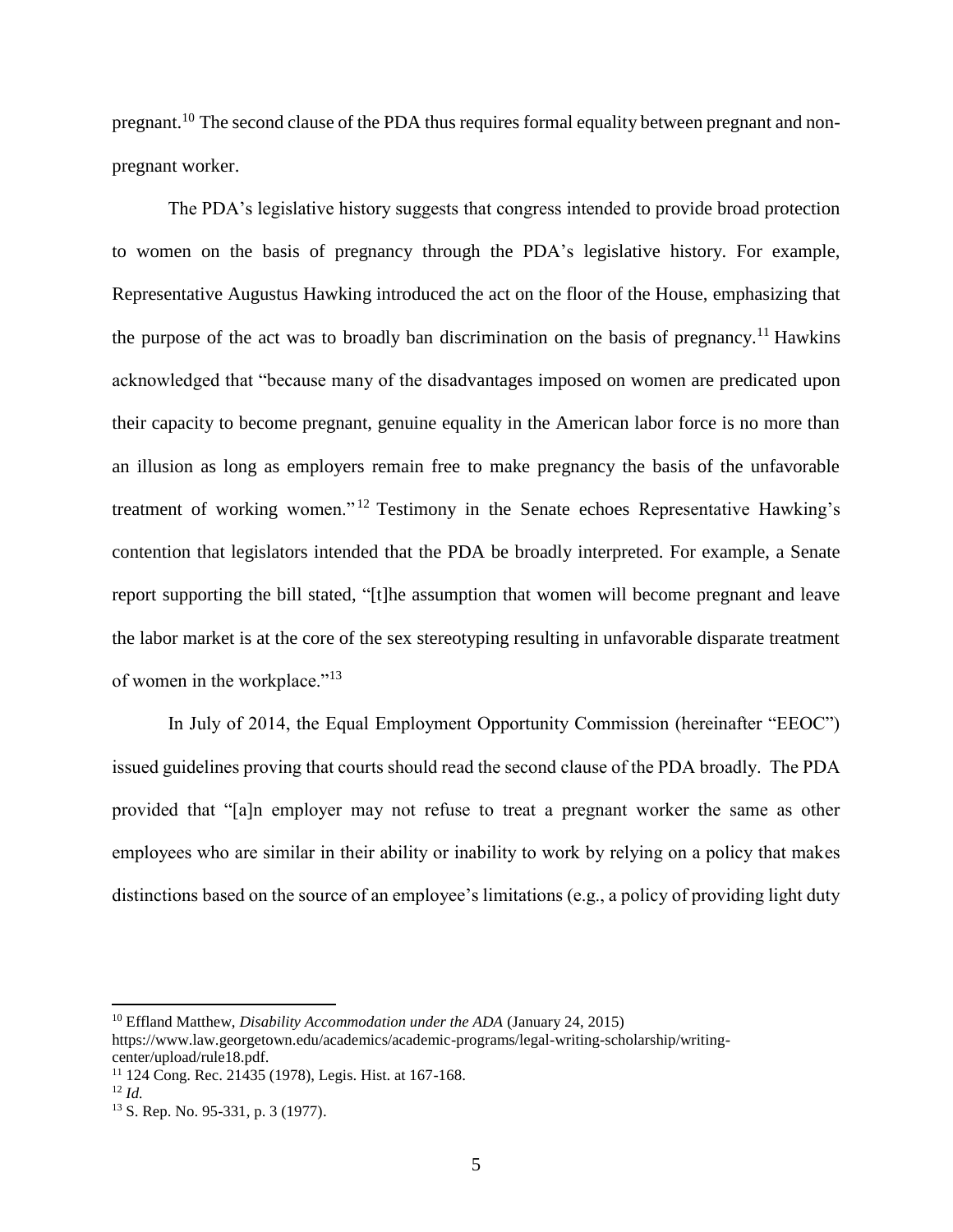only to workers injured on the job)."<sup>14</sup> The EEOC guidelines further provided an example of disparate treatment that would violate the PDA:

An employer has a policy or practice of providing light duty, subject to availability, for any employee who cannot perform one or more job duties for up to 90 days due to injury, illness, or a condition that would be a disability under the ADA. An employee requests a light duty assignment for a 20-pound lifting restriction related to her pregnancy. The employer denies the light duty request.<sup>15</sup>

The EEOC further added "an employer may not deny light duty to a pregnant employee based on a policy that limits light duty to employees with on-the-job injuries."<sup>16</sup> Thus, evidence from both the PDA's legislative history and the subsequent EEOC guidelines show that courts should interpret the second clause of the PDA broadly to achieve its legislative goals of eradicating pregnancy discrimination. However, not all courts interpret the PDA broadly for fear that a broad interpretation would give pregnant employees a privileged status over non-pregnant employees.<sup>17</sup> The contrasting interpretation of the circuits has led to a circuit split as will be discussed in the sections below.

#### **II. Circuit Split**

#### **a. Fourth Circuit interpretation of the PDA**

In *Young v. UPS* the U.S. Court of Appeals for the Fourth Circuit inquired whether the PDA required employers to provide light duty accommodation for pregnant employees when they provide such accommodations for non-pregnant employees. The plaintiff, Peggy Young was a part time driver for UPS. She became pregnant in 2006 and was given lifting restrictions by her doctor.<sup>18</sup> Young was advised that she "should not lift more than twenty pounds during the first

l <sup>14</sup> 2 EEOC Compliance Manual §626-I(A)(5), p. 626:0009 (July 2014).

<sup>&</sup>lt;sup>15</sup> 2 EEOC Compliance Manual  $§626-I(A)(5)$ , p. 626:0013, Example 10.

<sup>16</sup> 2 EEOC Compliance Manual §626-I(A)(5), p. 626:0028.

<sup>&</sup>lt;sup>17</sup> McQuistion v. City of Clinton, 872 N.W.2d 817, 824 (Iowa 2015) ("the Court found nothing from the history and background of the Act to suggest Congress intended for the PDA to alter the approach of the law or to impose a 'new legislative mandate' to require more favorable treatment for pregnant employees.") (quoting H.R. Rep. No. 95- 948, at 3-4 (1978))

<sup>18</sup> Young v. UPS, 784 F.3d 192, 195 (4th Cir. 2013).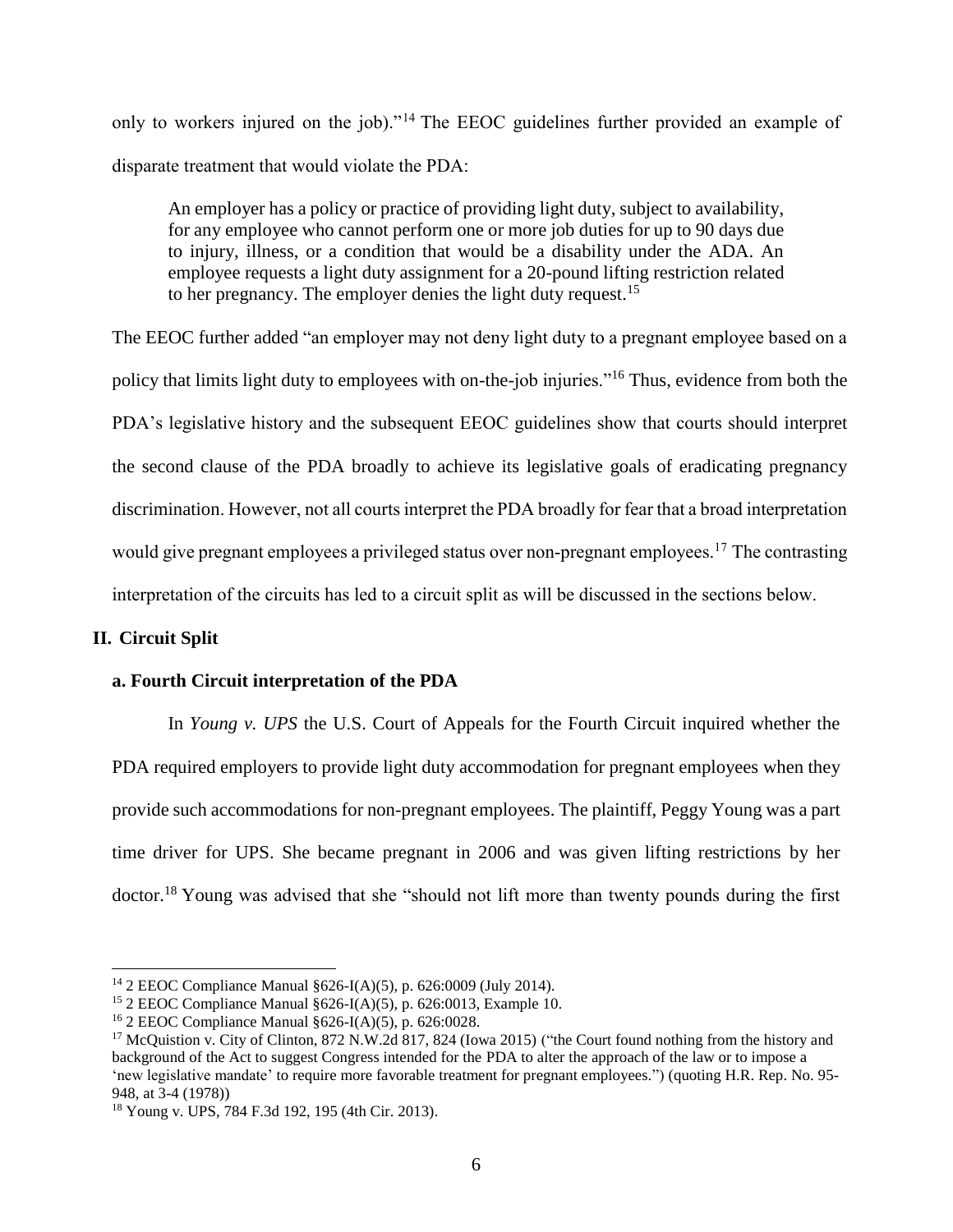twenty weeks of her pregnancy or more than ten pounds thereafter."<sup>19</sup> Drivers from UPS, however, are required to lift parcels weighing up to seventy pounds or more.<sup>20</sup> UPS had a policy where the company would accommodate lifting restrictions.  $2^1$  For an employee to be granted an accommodation under the policy, however, she would need to qualify for temporary alternative work assignment.<sup>22</sup> The policy made temporary alternative work assignments available to employees that suffered on-the-job injuries, suffered from permanent disability or have lost his or her Department of Transportation (hereinafter DOT) certification because of a medical examination.<sup>23</sup> Because Young's pregnancy fit into none of the categories listed in UPS's policy, UPS prohibited her from working while under the work restrictions. $24$ 

In July 2007, Young filed a pregnancy discrimination charge with the EEOC.<sup>25</sup> After receiving a right to sue letter,<sup>26</sup> she brought an individual disparate treatment claim against UPS in federal district court alleging a violation of the PDA.<sup>27</sup> The district court granted summary judgment in favor of UPS because Ms. Young could not show intentional discrimination via direct evidence and she could not satisfy her burden under *McDonnell Douglas* test.<sup>28</sup> She subsequently appealed the decision to the Fourth Circuit.

 $\overline{\phantom{a}}$ 

 $^{22}$  *Id.* 

<sup>19</sup> *Id.*

<sup>20</sup> *Young*, 784 F.3d at 196.

<sup>21</sup> *Young*, 784 F.3d at 195.

<sup>23</sup> *Young*, F.3d at 196.

<sup>24</sup> *Id.*

<sup>25</sup> *Young, 784 F.3d* at 197.

<sup>26</sup> Karstens v. International Gamco, Inc*.,* 939 F.Supp. 1430 (D.Neb. 1996) ("Timely filing a charge of discrimination with the EEOC is a prerequisite to the later commencement of a civil action in federal court. The purpose of filing the charge is to provide the EEOC with an opportunity to investigate and attempt to resolve the controversy through conciliation before permitting the aggrieved party to pursue a lawsuit. To exhaust her remedies, not only must a Title VII plaintiff timely file her charges with the EEOC, but she must also receive a "right to sue" letter from the EEOC.")

<sup>27</sup> *Young,* 784 F.3d at 97. <sup>28</sup> *Id.*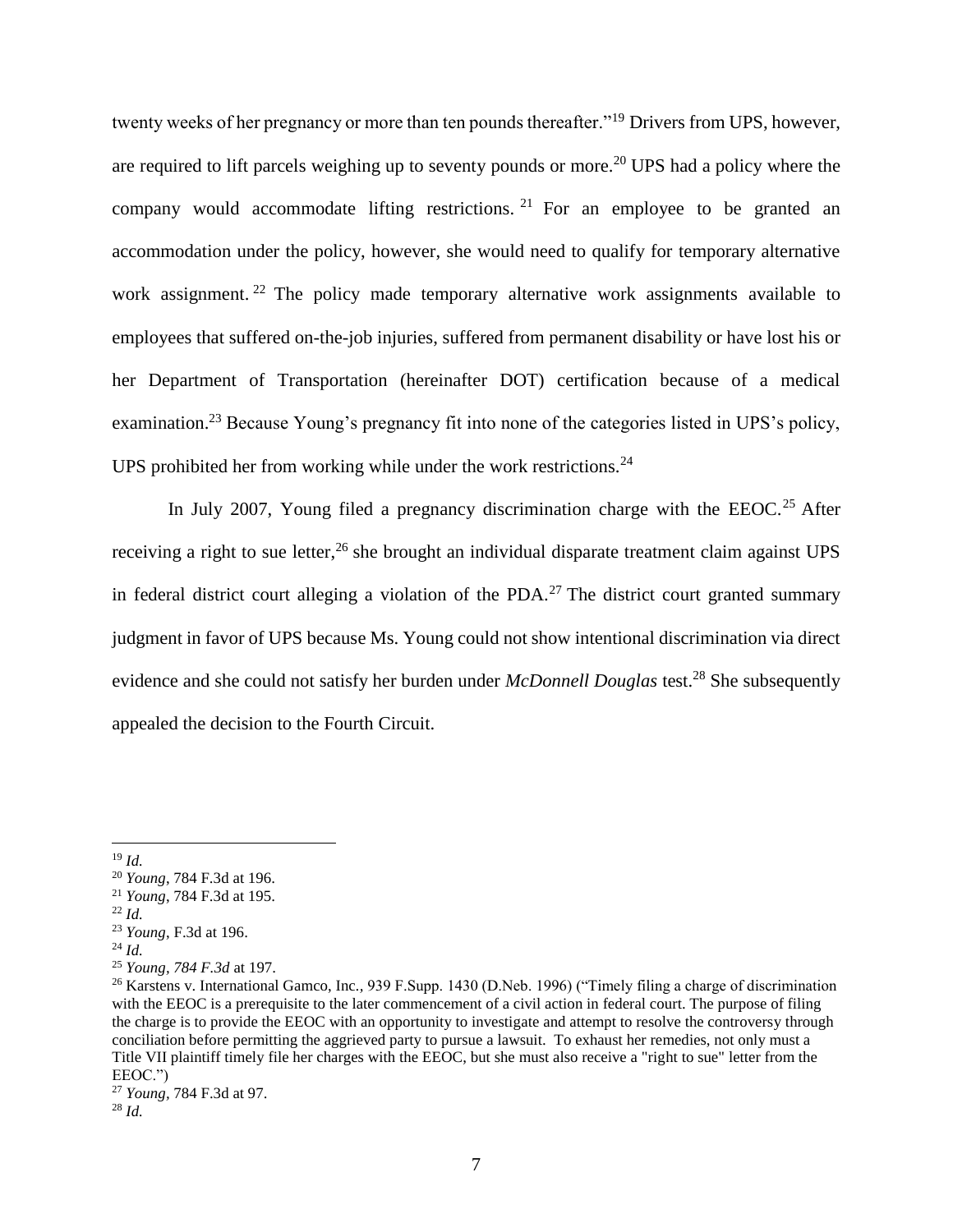The Fourth Circuit disagreed with Young's interpretation of "similar in their ability or inability to work" clause of the PDA.<sup>29</sup> The non-occupational source of Young's lifting restriction was sufficient to defeat any similarities between her and the workers that the policy granted an accommodation to.<sup>30</sup> The Fourth Circuit refused to require UPS to accommodate pregnant workers because such a requirement would result in preferential treatment for pregnant workers.<sup>31</sup> According to the Fourth Circuit, giving pregnant workers such an accommodation would not be fair to workers that were injured in the workplace.<sup>32</sup> The policy that UPS had in place would exclude many workers injured off the job.<sup>33</sup> If UPS was required to provide pregnant workers with accommodations, then these pregnant workers would receive access to the accommodation while non-pregnant employees with off-the-job physical limitations would not.<sup>34</sup> The Fourth Circuit concluded that the PDA merely requires that employers implement neutral, pregnancy-blind policies and that UPS does not need to provide preferential access to light duty work for pregnant employees with non-occupational pregnancy restrictions where it would not do the same for nonpregnant employees with non-occupational injuries.<sup>35</sup> The Fifth, Seventh and Eleventh Circuits largely agreed with the Fourth Circuit, though no circuit has gone so far as to hold that employers accommodating other employees need not accommodate pregnant workers.<sup>36</sup>

#### **b. Sixth Circuit Interpretation of the PDA**

<sup>29</sup> *Young*, 784 F.3d at 205.

<sup>30</sup> *Young*, 784 F.3d at 203.

<sup>31</sup> *Id.* 

 $32$  *Id.* 

<sup>33</sup> *Id.*

*<sup>34</sup> Id.*

*<sup>35</sup> Id.*

<sup>36</sup> See Serednyj v. Beverly Healthcare, LLC, 656 F.3d 540, 548-49 (7th Cir. 2011); Reeves v. Swift Transp. Co., 446 F.3d 637, 641 (6th Cir. 2006); Spivey v. Beverly Enters., Inc., 196 F.3d 1309, 1312-13 (11th Cir. 1999); Urbano v. Cont'l Airlines, Inc., 138 F.3d 204, 207-08 (5th Cir. 1998) ("By defining sex discrimination under Title VII to include pregnancy, Congress intended to do no more than 're-establish principles of Title VII law as they had been understood prior to the Gilbert decision,' and ensure that female workers would not be treated 'differently from other employees simply because of their capacity to bear children.'").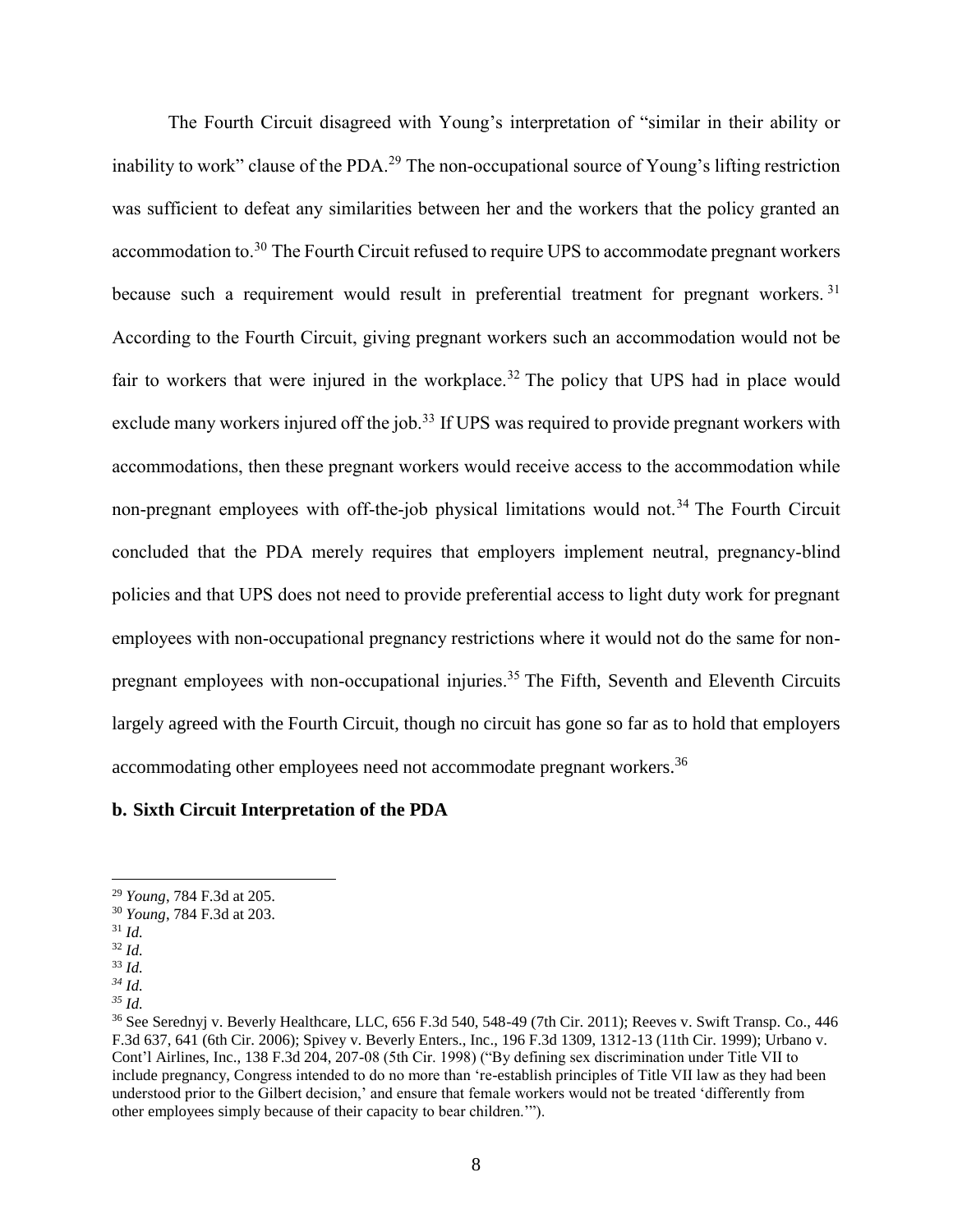In *Ensley-Gaines v. Runyon*, the Sixth Circuit Court of Appeals addressed the same question regarding the second clause of the PDA that the Fourth Circuit Court addressed. The plaintiff in *Ensley-Gaines* was a mail handler working full time. <sup>37</sup> There was a collective bargaining agreement<sup>38</sup> between the Postal Service and the National Postal Mail handlers Union. Under this agreement, workers who were temporarily unable to work may submit written requests for alternative assignments.<sup>39</sup> The Postal Service's plan distinguishes between limited duty and light duty. Limited duty is available to those workers injured on the job, while light duty is available to employees whom have sustained injuries that are not employment related.<sup>40</sup> On July 3, 1991, the plaintiff requested temporary light duty status under the agreement because of the medical limitations her doctor imposed on her due to her pregnancy, which include a fifteen pound lifting limitation and a four hour limit on standing and sitting.<sup>41</sup> She was not permitted to sit while working after four hours of working while standing.<sup>42</sup> She like, Peggy Young, filed a pregnancy discrimination charge with the  $EEOC<sup>43</sup>$  After receiving a right-to-sue letter, she brought an individual disparate treatment claim against UPS in federal district court alleging a violation of the  $PDA.<sup>44</sup>$ 

The Sixth Circuit found that the "the burden under PDA differed from other Title VII cases in that plaintiff need not show that those receiving favorable treatment were similar in all respects,

<sup>37</sup> Ensley-Gaines v. Runyon, 100 F.3d 1220, 1222 (6th Cir. 1996).

<sup>38</sup> Collective Bargaining, Legal Dictionary, http://legaldictionary.net/collective-bargaining/ ("Collective bargaining is the negotiation process that takes place between an employer and a group of employees when certain issues arise. The employees rely on a union member to represent them during the bargaining process, and the negotiations often relate to regulating such issues as working conditions, employee safety, training, wages, and layoffs. When an agreement is reached, the resulting 'collective bargaining agreement,' or 'CBA,' becomes the contract governing employment issues.")

<sup>39</sup> *Id.*

<sup>40</sup> *Id.*

*<sup>41</sup> Id.*

<sup>42</sup> *Einsley-Gaines,* 100 F.3d at 1223.

<sup>43</sup> *Einsley-Gaines,* 100 F.3d at 1221.

<sup>44</sup> *Id.*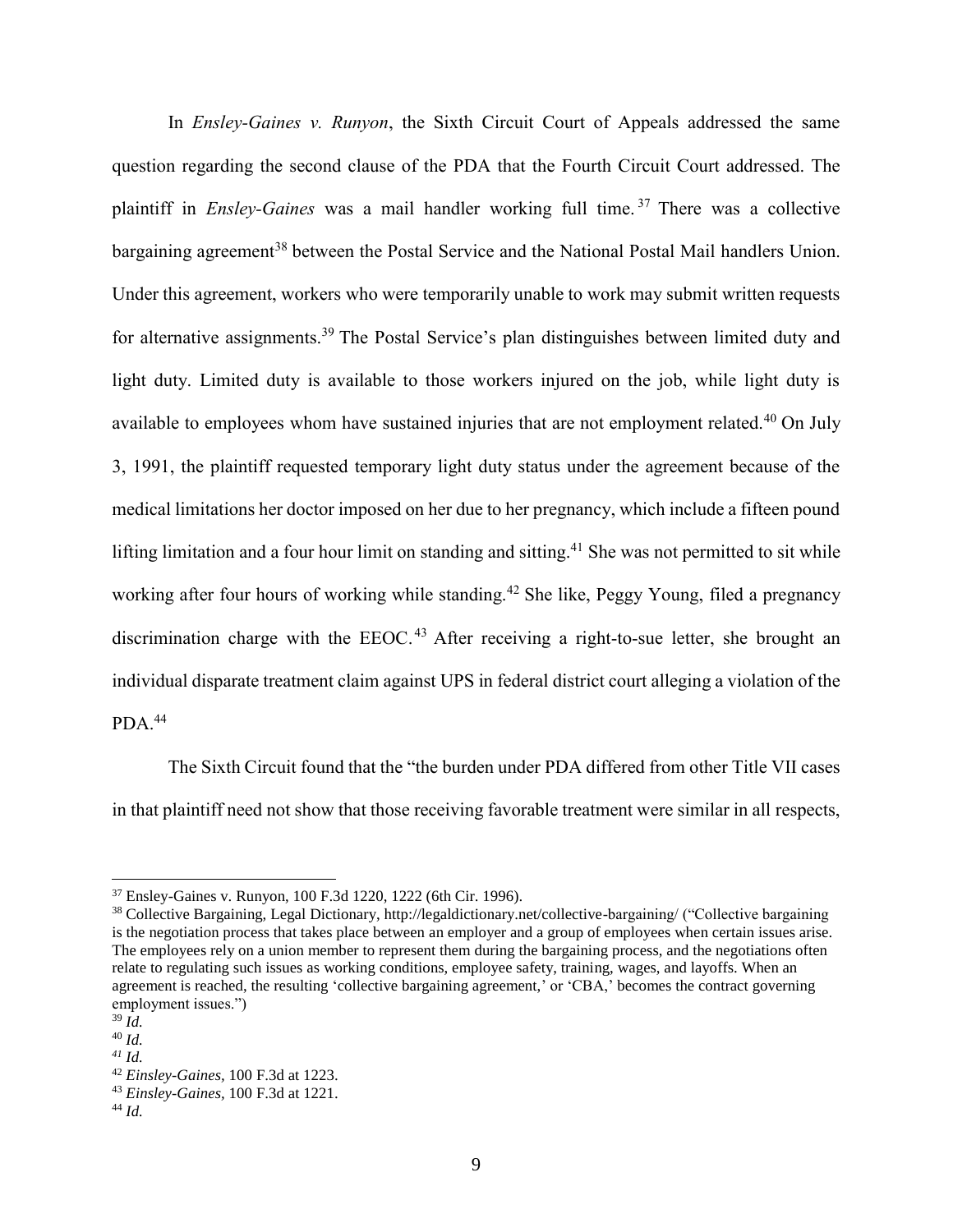but merely in their ability or inability to work." <sup>45</sup> The Sixth Circuit rejected a rule from *Mitchell v. Toledo Hospital*, which stated that

. . . the individual with whom the pregnant employee seeks to compare her treatment must have dealt with the same supervisor, have been subject to the same standards and engaged in the same conduct without such differentiating circumstances that would distinguish their conduct or the employer's treatment of them of it.<sup>46</sup>

The Sixth Circuit further found that the Plaintiff successfully demonstrated that the contention that they were unequally situated was pretextual.<sup>47</sup> The defendant had articulated a facially legitimate reason for its treatment of the plaintiff, namely that any disparate treatment arose from the distinction between limited- duty employees and light-duty employees.<sup>48</sup> She presented evidence that "limited-duty and light-duty employees are similarly situated and differ only with respect to the fact that limited-duty employees are unable to perform their full duties because they have been injured on the job and light-duty employees are unable to perform their full duties because of a non-job-related injury or illness".<sup>49</sup> While the employer must continue to pay limited-duty employees regardless of whether they work, this distinction is inconsequential to the court because the distinction pertains to the terms of employment, not to an employee's ability or inability to work, as provided in the PDA. The sixth circuit, thus, did not require that plaintiff be similar to the comparators in all-relevant respects but only similar in their ability or inability to work. As such, the Sixth Circuit has adopted a much broader interpretation of the second prong of the PDA when compared to the Fourth Circuit.<sup>50</sup> The Eight and Tenth Circuits agreed with the Sixth Circuit by holding that with regard to the similarly situated analysis, a pregnant employee should be

*<sup>50</sup> Id.*

 $\overline{\phantom{a}}$ *<sup>45</sup> Id.*

<sup>46</sup> Mitchell v. Toledo Hospital, 964 F.2d 577 (6th Cir. 1992).

<sup>47</sup> *Id.* at 1226.

<sup>48</sup> *Ensley-Gaines*, 100 F.3d at 1224-25.

*<sup>49</sup> Id.*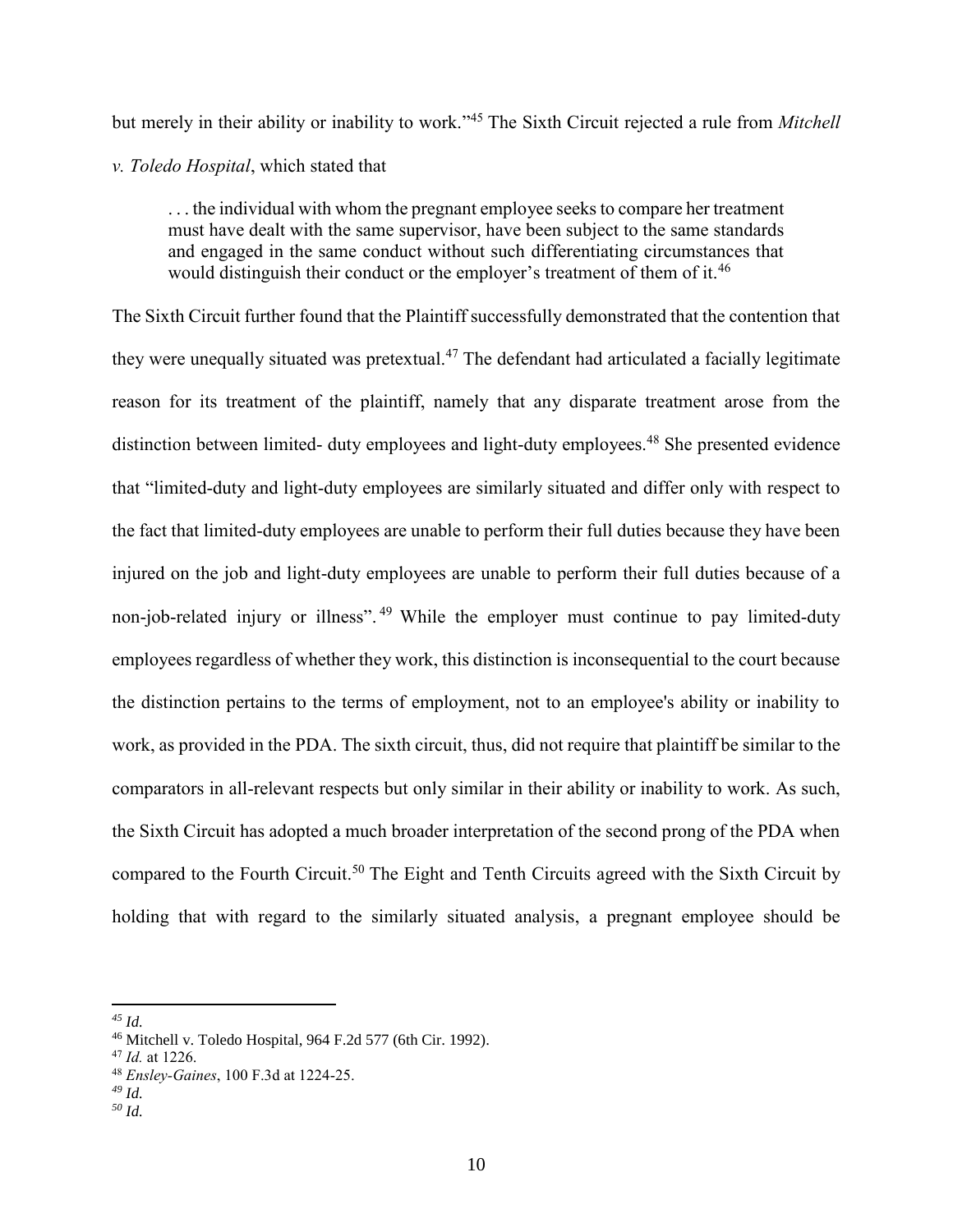compared to any other employee who has a similar ability or inability to perform the job, including those who become temporarily disabled due to a workplace injury incurred while on the job.<sup>51</sup>

#### **III. Supreme Court's Resolution of this Circuit Split**

#### **a. How the Supreme Court Majority Split the Baby**

The Supreme Court's opinion focused on interpreting the second clause of the PDA because that was the focal point of the dispute between the Fourth and Sixth Circuits, as well as the focal point of the disagreement of the parties.<sup>52</sup> Peggy Young argued that the clause "requires" an employer to provide the same accommodation to workplace disabilities caused by pregnancy that it provides to workplace disabilities that have other causes but have similar effect on ability to work."<sup>53</sup> The Court rejected this argument because the PDA would then grant pregnant women a "most favored employee" status.<sup>54</sup> This means that if the employer provided an employee with an accommodation, then the employer must give such an accommodation to all pregnant employees.<sup>55</sup> According to the Court, such an interpretation would not allow for the appropriate balancing of the distinguishing factors of employee's jobs such as the employer's need for certain employee's to keep working, and the employee's age.<sup>56</sup> The language in the statute does not require employers to treat pregnant employees the same as any other person.

UPS argued that the PDA's second clause merely clarifies the first clause by defining sex discrimination to include pregnancy discrimination, and does not impose any additional

<sup>51</sup> See Adams v. Nolan, 962 F2d 791, 794 (8th Cir. 1992)(holding that the plaintiff demonstrated that some officers with off the job injuries or conditions other than pregnancy in fact were given light duty assignments to accommodate their condition); see also EEOC v. Ackerman, Hood & McQueen, Inc, 956 F2d 944, 948 (10th Cir. 1992) (holding that the "clear language of the PDA requires the court to compare treatment between pregnant persons and 'other persons not so affected but similar in their ability or inability to work'").

<sup>52</sup> Young v. UPS, 135 S.Ct. 1338, 1348 (2015).

<sup>53</sup> *Young*, 135 S.Ct. at 1349.

<sup>54</sup> *Young*, 135 S.Ct. at 1362.

<sup>55</sup> *Young*, 135 S.Ct. at 1349-59.

<sup>56</sup> *Young*, 135 S.Ct. at 1349-50.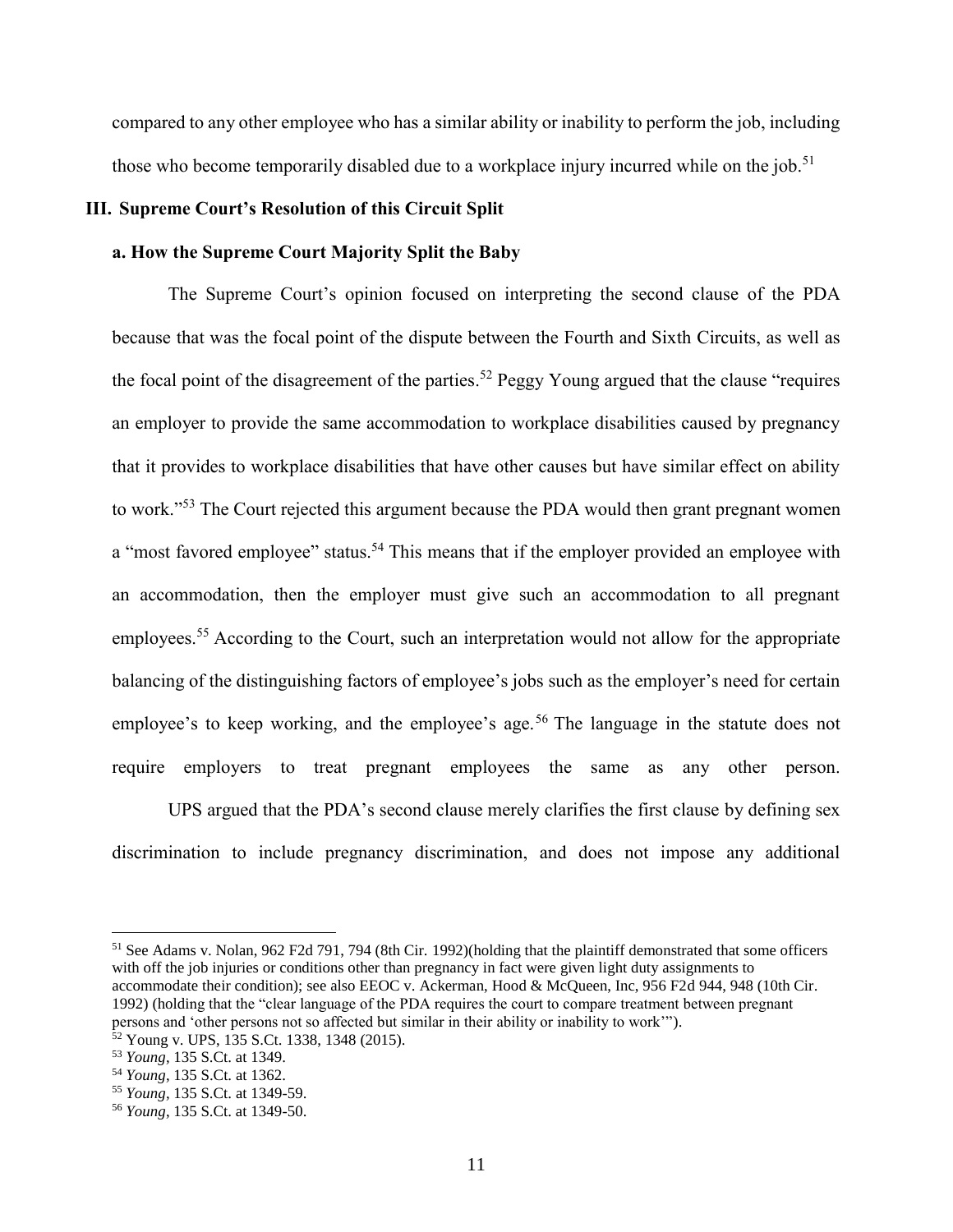requirements on employers.<sup>57</sup> The Court rejected UPS's argument because such a reading would render the second clause of the statute superfluous.<sup>58</sup> Such a reading is superfluous because the first clause of the PDA already expressly amends Title VII definitional provision to clarify that pregnancy discrimination counts as sex discrimination.<sup>59</sup> To accept such an interpretation would be inconsistent with the legislative intent to overrule *General Electric Co. v. Gilbert*. <sup>60</sup> The Supreme Court in *Gilbert* held that employers could treat pregnancy differently from other illnesses or disabilities as long as it did so on a neutral basis. <sup>61</sup> Both clauses are needed to overturn *Gilbert* because the first clause of the PDA reflected congressional disapproval of the decision and the second clause demonstrated how discrimination against pregnancy is to be remedied. Thus, to read the second clause in such a way that would render it meaningless would defeat such a legislative intent. 62

The majority instead held that a plaintiff alleging that the denial of an accommodation constituted disparate treatment under the PDA's second clause may establish a prima facie case of pregnancy discrimination either through direct or circumstantial evidence. A plaintiff may establish a prima facie case of pregnancy through "direct evidence that a workplace policy, practice, or decision relies expressly on a protected characteristic. . . ." If a plaintiff does not have direct evidence of pregnancy discrimination, then the plaintiff may establish a prima facie case through circumstantial evidence, as in *McDonnell Douglas*, that she belongs to the protected class, that she sought accommodation, that the employer did not accommodate her and that the employer

l

<sup>57</sup> *Young*, 135 S.Ct. at 1352.

<sup>58</sup> *Id.*

<sup>59</sup> *Young,* 135 S.Ct at 1352.

<sup>60</sup> *Young*, 135 S.Ct. at 1353.

<sup>61</sup> General Electric Co. v. Gilbert*,* 429 U. S. 125 (1976).

 $62$  See California Federal Savings & Loan Ass'n v. Guera, 479 U.S. 272, 274 (1987) ("[second clause] was intended to illustrate how discrimination against pregnancy is to be remedied; the meaning of the first clause is not limited by the specific language in the second clause").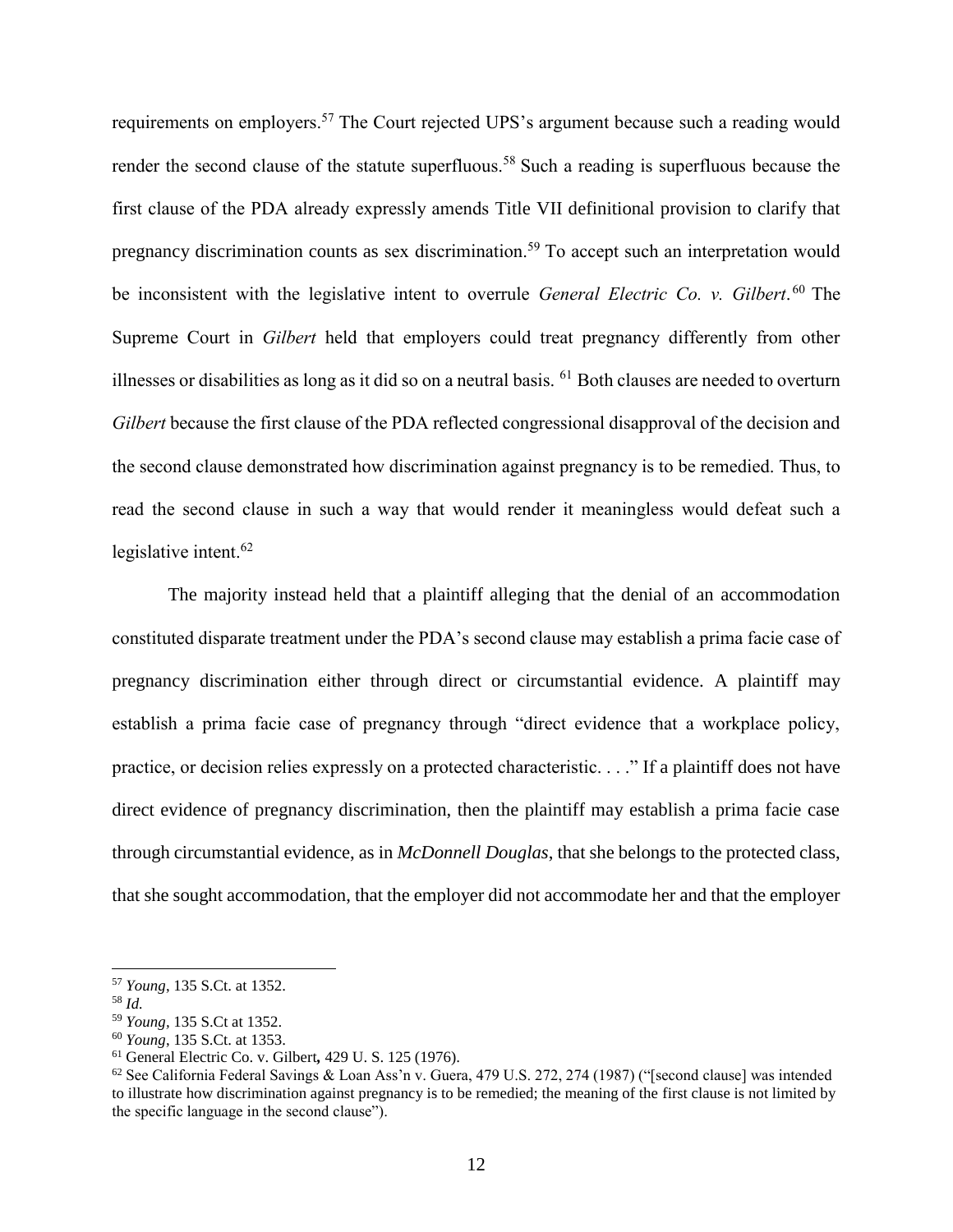did accommodate others "similar in their ability or inability to work."<sup>63</sup> The employer may then seek to justify its different treatment of pregnant employees by relying on legitimate, nondiscriminatory reason for refusing to accommodate a pregnant employee.<sup>64</sup> What is a legitimate non-discriminatory reason? The majority in *Young* states that the reason normally cannot consist simply of a claim that it is more expensive or less convenient to add pregnant women to their current accommodation plan.<sup>65</sup>

If an employer offers an apparently legitimate non-discriminatory reason for its actions, the plaintiff may in turn show that the employer's proffered reasons are in fact pretextual.<sup>66</sup> A plaintiff may survive a summary judgment motion and reach a jury on this issue by providing sufficient evidence that the employer's policies impose a significant burden on pregnant employees and that the employer's legitimate non-discriminatory reasons are not sufficiently strong to justify the burden.<sup>67</sup> The majority further stated that the plaintiff could create a genuine issue of material fact as to whether a significant burden exists by providing evidence that the employer accommodates a large percentage of non-pregnant employees while at the same time failing to accommodate a large percentage of pregnant employees.<sup>68</sup>

#### **b. Justice Alito's Answer the Unanswered Questions About Pretext?**

Justice Alito authored the concurring opinion where he tried to elaborate on the ambiguities left unresolved in the majority's new test. He grappled with the question of to whom must the pregnant employees be compared in determining whether they have been given the equal treatment that the PDA requires.<sup>69</sup> According to Justice Alito, pregnant employees must be compared to

 $\overline{a}$ 

<sup>63</sup> *Young*, 135 S.Ct at 1354.

<sup>64</sup> *Young*, 135 S.Ct. at 1341.

*<sup>65</sup> Young*, 135 S.Ct. at 1338.

*<sup>66</sup> Young*, 135 S.Ct. at 1342-43.

*<sup>67</sup> Young*, 135 S.Ct. at 1354.

*<sup>68</sup> Id.*

<sup>69</sup> *Young*, 135 S.Ct at 1357-58.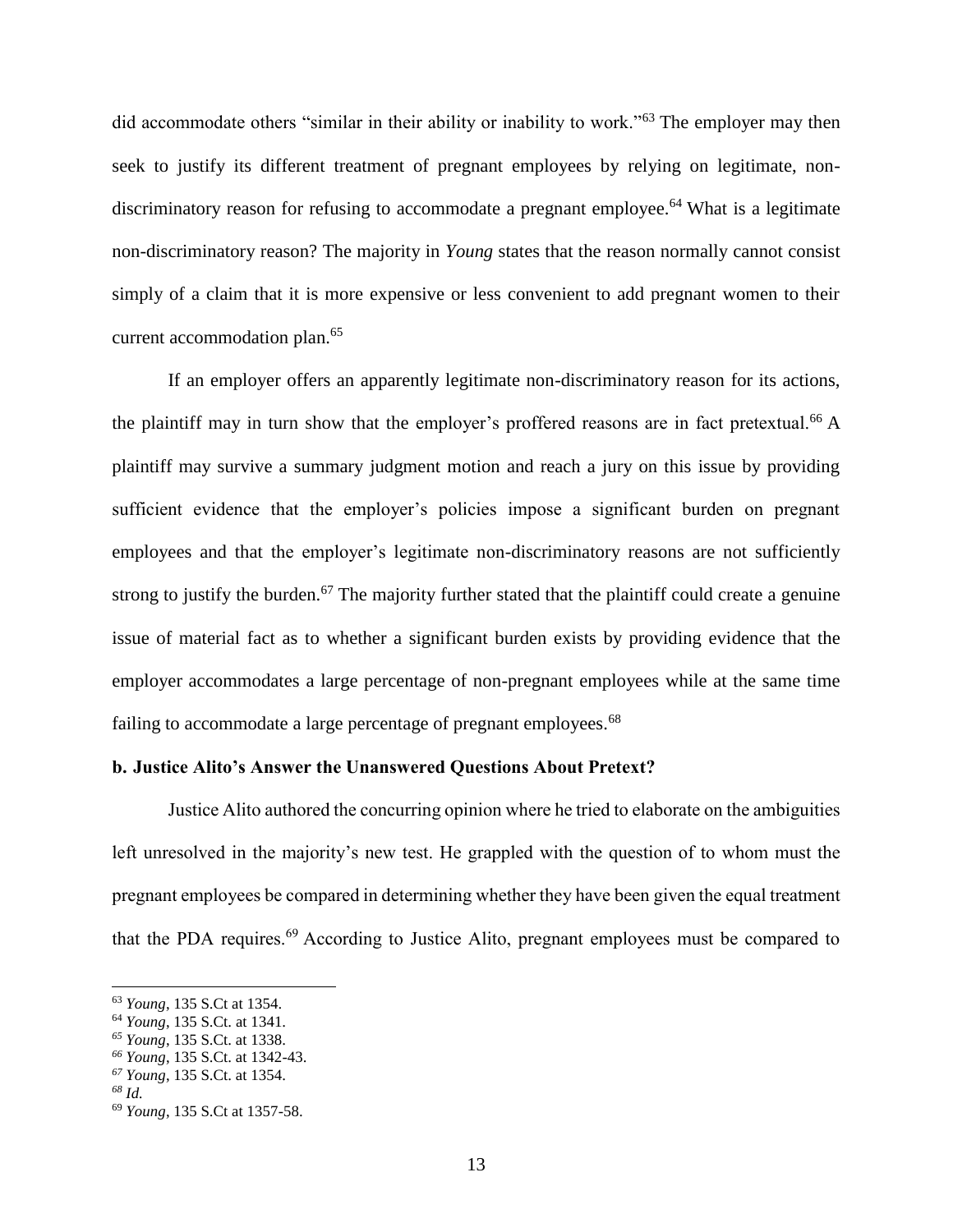workers "performing the same or very similar jobs."<sup>70</sup> Another question that this raises is that when comparing pregnant and non-pregnant employees in similar jobs, "which characteristics of the pregnant and non-pregnant employees must be taken into account.<sup>71</sup> Justice Alito answered this question by referencing "other employees who are similar in their ability or inability to work." The phrase "similar in their ability or inability to work" simply means "similar *in relation* to the ability or inability to work."<sup>72</sup> Under such an interpretation, pregnant and non-pregnant workers are not similar in relation to their ability or inability to work if the reasons for their inability to work are different.<sup>73</sup> Pregnant and non-pregnant employees thus, are not similar in the relevant sense if the employer has a neutral business reasons for treating them differently.<sup>74</sup>

What is such a neutral business reason? Justice Alito echoes the majority opinion in declaring what the reason cannot be that accommodating is more expensive or less convenient.<sup>75</sup> Furthermore, he gives two further illustrations by applying his variation of the test to Young's claim.<sup>76</sup> The respondent, UPS, had a neutral business reason for accommodating non-pregnant employees when it was required to do so by the ADA.<sup>77</sup> UPS also had a neutral business reason for accommodating the non-pregnant workers off the job. <sup>78</sup> If these employees were not accommodated, then UPS would have had to provide them with workers compensation benefits.<sup>79</sup> However, there are no neutral business reasons for accommodating workers that lost their DOT certification.<sup>80</sup> These workers could have lost their certification based on medical injuries or

l

<sup>72</sup> *Id. <sup>73</sup> Id.*

*<sup>75</sup> Id.*

<sup>70</sup> *Id.*

<sup>71</sup> *Young*, 135 S.Ct at 1359.

<sup>74</sup> *Young*, 135 S.Ct at 1359.

<sup>76</sup> *Young*, 135 S.Ct at 1360.

*<sup>77</sup> Id.*

*<sup>78</sup> Id.*

<sup>79</sup> *Young*, 135 S.Ct at 1360.

*<sup>80</sup> Id.*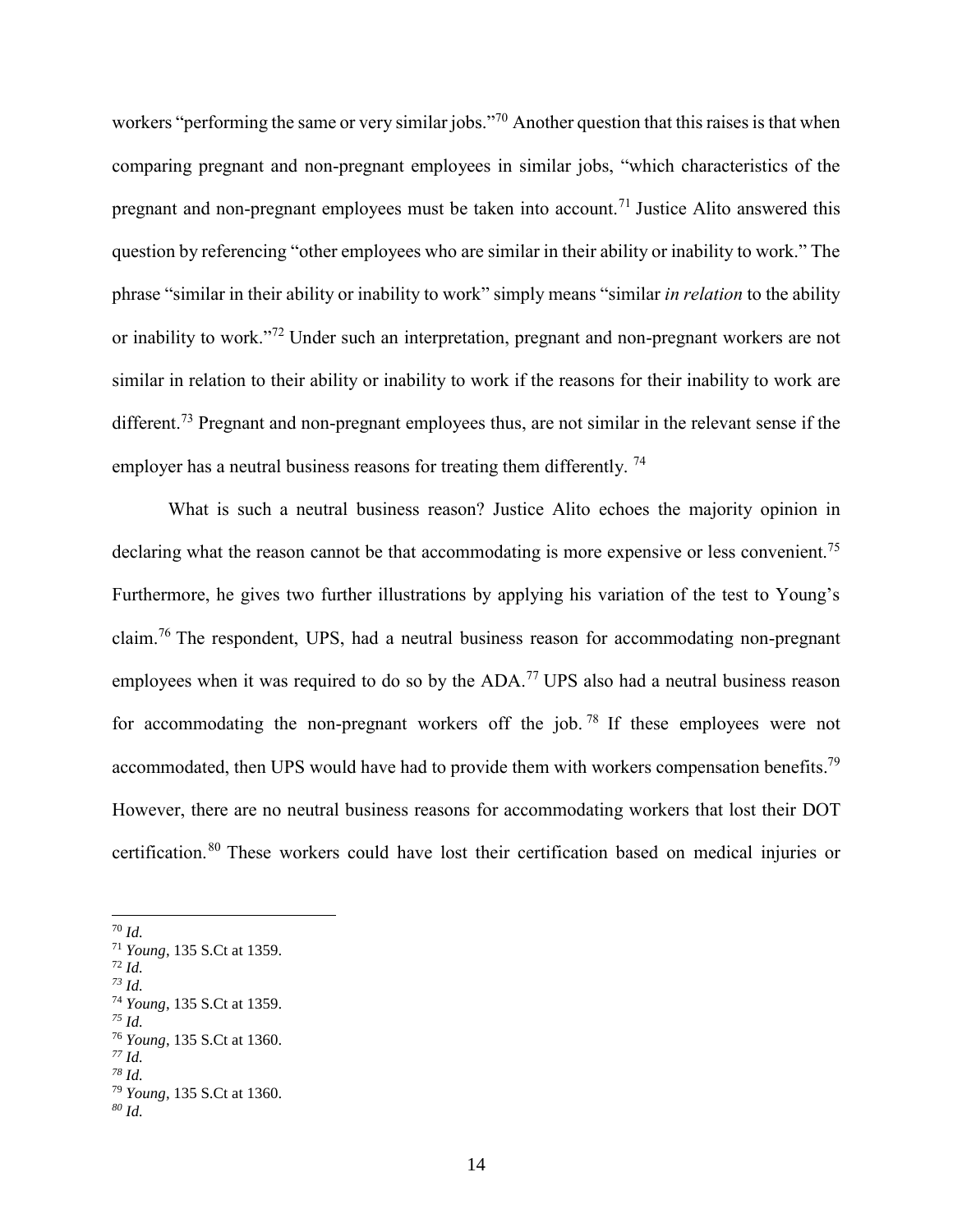limitations incurred off the job.<sup>81</sup> Pregnant employees too have medical limitations incurred off the job.<sup>82</sup> Pregnancy stands in the way of pregnant employees and their work just like the loss of a DOT certification stands in the way of non-pregnant employees.<sup>83</sup> Yet these non-pregnant drivers are given light duty work assignments that are compatible with their limitations and pregnant employees are not. <sup>84</sup>

#### **III. Lower Court PDA Decisions After Young**

#### **a. Antonich v. United States Bank Nat'l Ass'n**

In *Antonich v. United States Bank Nat'l Ass'n***,** a Minnesota District Court also considered a claim brought under the PDA and applied the Supreme Court's burden-shifting framework from *Young*. The plaintiff, Antonich, worked as a bank teller for U.S. Bank.<sup>85</sup> She took an eight-week parenting leave of absence in April 2011 after the birth of her first child.<sup>86</sup> After the parenting leave, she resigned to complete an associate's degree and was rehired at another branch in August of 2012.<sup>87</sup> U.S. Bank maintains certain check and cashing policies for checks.<sup>88</sup> Defendant trained Antonich in these procedures when she was first hired.<sup>89</sup> Any mistakes in these procedures would jeopardize her employment at U.S. Bank.<sup>90</sup> Antonich became pregnant with her second child while working at the U.S. Bank and informed both her immediate manager and the branch manager that she would be taking a parenting leave, which would have begun on May 27, 2013.<sup>91</sup> While working

l *<sup>81</sup> Id.*

*<sup>82</sup> Id.*

*<sup>83</sup> Id.*

<sup>84</sup> *Young*, 135 S.Ct at 1360.

<sup>85</sup> Antonich v. United States Bank Nat'l Ass'n, 2015 U.S. Dist. LEXIS 106565, \*1-2 (D. Minn. Aug. 13, 2015).

<sup>86</sup> *Id.*

*<sup>87</sup> Id.*

<sup>88</sup> *Antonich,* 2015 U.S. Dist. LEXIS 106565 at \*3.

<sup>89</sup> *Id* at \*4.

<sup>90</sup> *Id.*

<sup>91</sup> *Id* at \*27.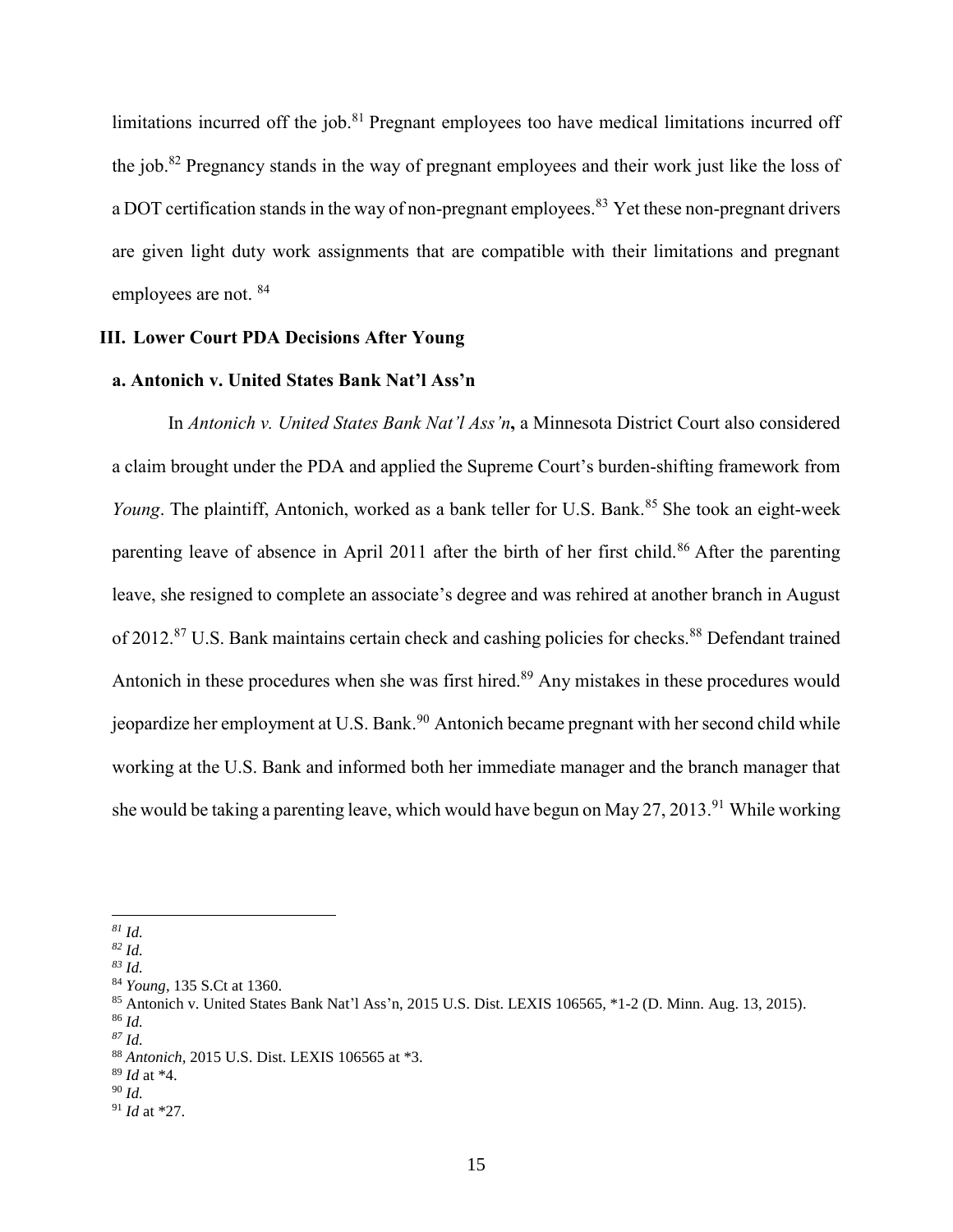on February 2013, she processed a fraudulent check causing U.S. Bank substantial losses.<sup>92</sup> In processing the fraudulent checks, she failed to follow the policies.<sup>93</sup> U.S. Bank terminated Antonich's employment on May 24, 2013 and Antonich was not rehired for another position.<sup>94</sup> Plaintiff asserted claims under Title VII, as amended by the pregnancy discrimination act for her termination. The court ultimately granted defendant's motion for summary judgment.<sup>95</sup>

The district court concluded that the employee has the burden "to prove that the compared employees were similar in all relevant respects."<sup>96</sup> The plaintiff could not demonstrate pretext because there were no other employees who were identified as having committed a policy violation resulting in a loss of more than \$1,000 or more who were still employed with US Bank.<sup>97</sup> There were employees who incurred more than a \$1,000 loss but the cause of the loss was a teller variation and not a policy violation.<sup>98</sup> Also, there were tellers that created a risk of loss of more than \$1,000 but there was no actual loss incurred by the bank so those employees remained employed.<sup>99</sup>

#### **b. Emmanuel v. Cushman & Wakefield, Inc.**

In *Emmanuel v. Cushman & Wakefield, Inc.*, the plaintiff, Emmanuel Cushman filed a PDA claim in the Southern District of New York. Emmanuel worked for Cushman as a receptionist.<sup>100</sup> Nancy Lara was the senior property manager for Cushman.<sup>101</sup> Charlene Coger was a supervisor and managed the receptionists.<sup>102</sup> Lara would consult Coger before taking any disciplinary action

l

<sup>92</sup> *Id* at \*5-6.

<sup>93</sup> *Id* at \*9.

<sup>94</sup> *Id* at \*11.

<sup>95</sup> *Id* at \*16.

<sup>96</sup> *Id* at \*45.

<sup>97</sup> *Id* at \*46.

<sup>98</sup> *Id* at \*46-48.

<sup>99</sup> *Id* at \*48.

<sup>100</sup> Emmanuel v. Cushman & Wakefield, Inc., 2015 U.S. Dist. LEXIS 113280, \*1 (S.D.N.Y. Aug. 26, 2015).

 $101$  *Id at* \*1-3.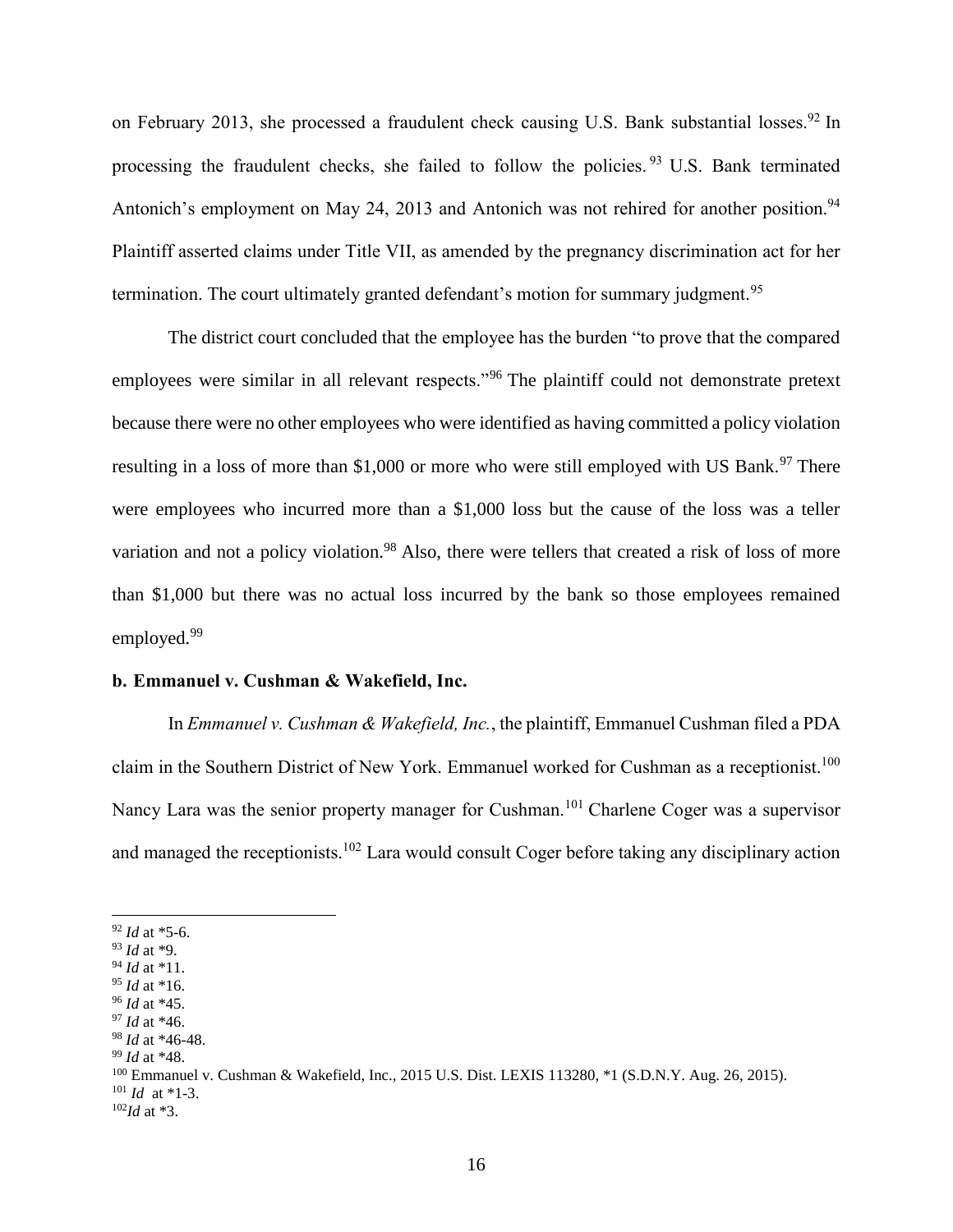against the receptionist.<sup>103</sup> Coger did not have any individual authority to either hire, fire, adjust employee grievances or issue a written discipline.<sup>104</sup> On October 2011, Emanuel informed Coger that she was pregnant. <sup>105</sup> Coger asked Emanuel if she would terminate her pregnancy and Emmanuel responded that she did not intend to.<sup>106</sup> Coger responded to her comment "watch your back or watch yourself in here."<sup>107</sup> On March of 2012, an unidentified scholastic employee reported that Emanuel was sleeping on the couch in a reception area during business hours.<sup>108</sup> The employee reported to Coger whom reported to Lara. <sup>109</sup> Lara then terminated Emanuel's employment with Cushman.<sup>110</sup>

Emanuel asserted claims under Title VII, as amended by the PDA for her termination.<sup>111</sup> The court ultimately granted defendant's motion for summary judgment.<sup>112</sup> Because there was no evidence that Coger consulted with Lara or otherwise played a role in connection with the specific decision to terminate Emmanuel's employment, the evidence suggesting that Coger was biased against pregnant employees does not indicate that Emmanuel's pregnancy was a motivating factor in Lara's decision to terminate her employment.<sup>113</sup> Furthermore, Coger's failure to discipline two other non-pregnant employees for sleeping in the reception area is not probative of pretext because Coger was not involved in the decision to terminate Emmanuel's employment.<sup>114</sup> The comparators

 $\overline{a}$ <sup>103</sup> *Id.*

*<sup>104</sup> Id.* <sup>105</sup> *Id* at \*4. <sup>106</sup> *Id* at \*4 <sup>107</sup> *Id.* <sup>108</sup> *Id* at \*6.

<sup>109</sup> *Id.* <sup>110</sup> *Id* at \*7.  $111$  *Id* at \*1.

<sup>112</sup> *Id* at \*28-29.

*<sup>113</sup> Id* at \*16-17

*<sup>114</sup> Id* at \*19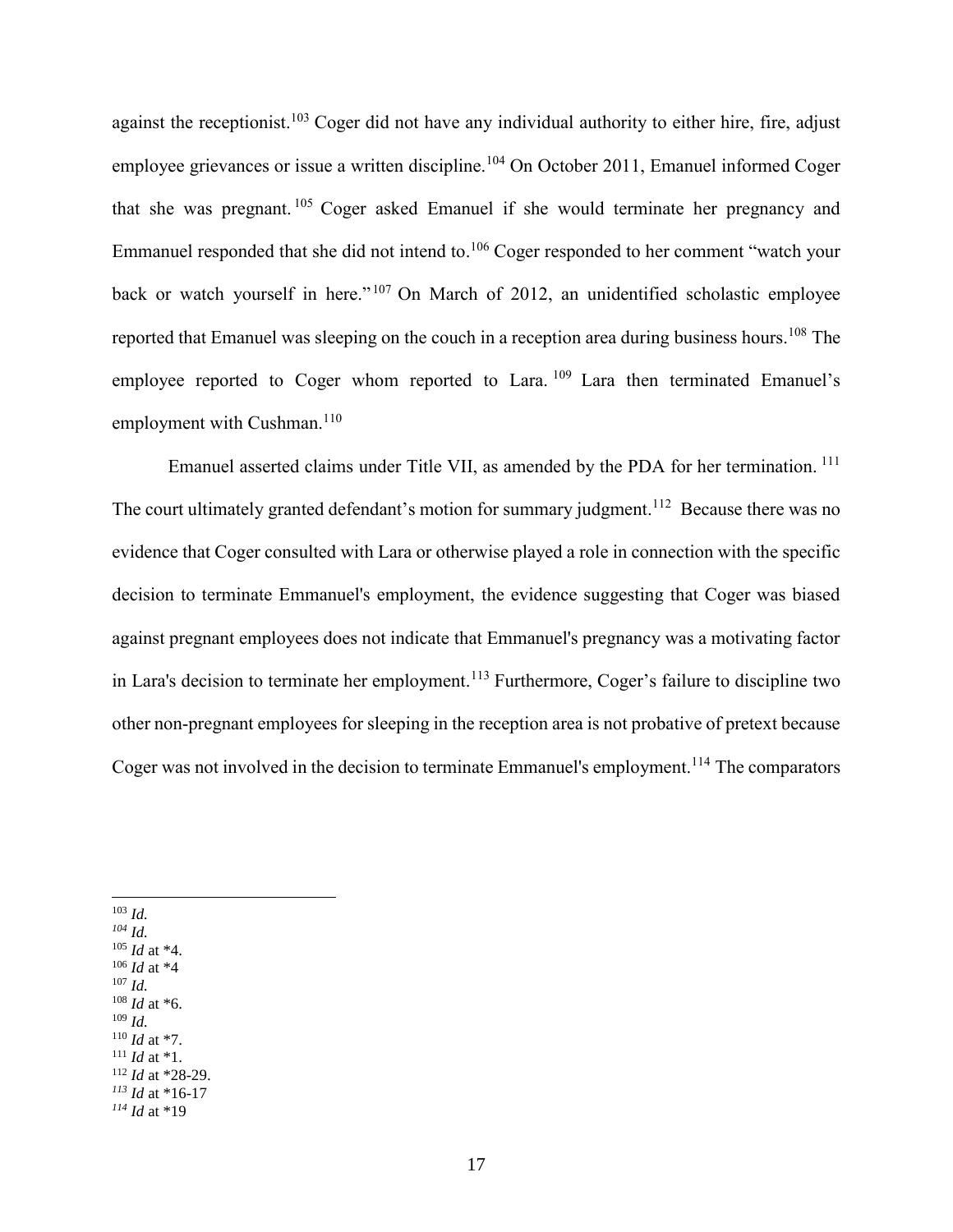were not similarly situated because the decision maker that fired Emmanuel was not the same decision maker that treated the two other non-pregnant employees more favorably.<sup>115</sup>

#### **V. Problems with the Supreme Court's Resolution**

#### **a. Unanswered Questions**

The Supreme Court's use of the *McDonnell Douglas* burden-shifting test left many questions unanswered. For example, what justifications for denying pregnant women accommodations will constitute "legitimate, non-discriminatory reasons"? An employer's obligations under the PDA are unclear in that the only guidance that the Supreme Court gave to what a legitimate non-discriminatory reason is what it cannot be, i.e. more expensive or less convenient for the employer.<sup>116</sup> If the majority provided an affirmative, non-exhaustive list of things that could constitute such a reason that would provide more guidance to lower courts in addressing this ambiguity.

Furthermore, the ultimate decision of liability will turn on whether a fact finder places greater value on the burden on pregnant workers or on the employer's justification for not accommodating the employee. <sup>117</sup> What evidence suffices for an employee to show that the employer's justification is not sufficiently strong? The majority originally stated that plaintiffs like Peggy Young could prove that the employer's reasons for not accommodating pregnant employees were not sufficiently strong by providing evidence that employers had multiple policies accommodated certain non-pregnant workers.<sup>118</sup> However, the Court then goes on to state it will not consider whether UPS's reasons for not accommodating Peggy Young are sufficiently strong

 $\overline{a}$ *<sup>115</sup> Id.*

<sup>116</sup> *Id* at 1342.

<sup>117</sup> *Id* at 1343.

<sup>118</sup> *Id* at 1354.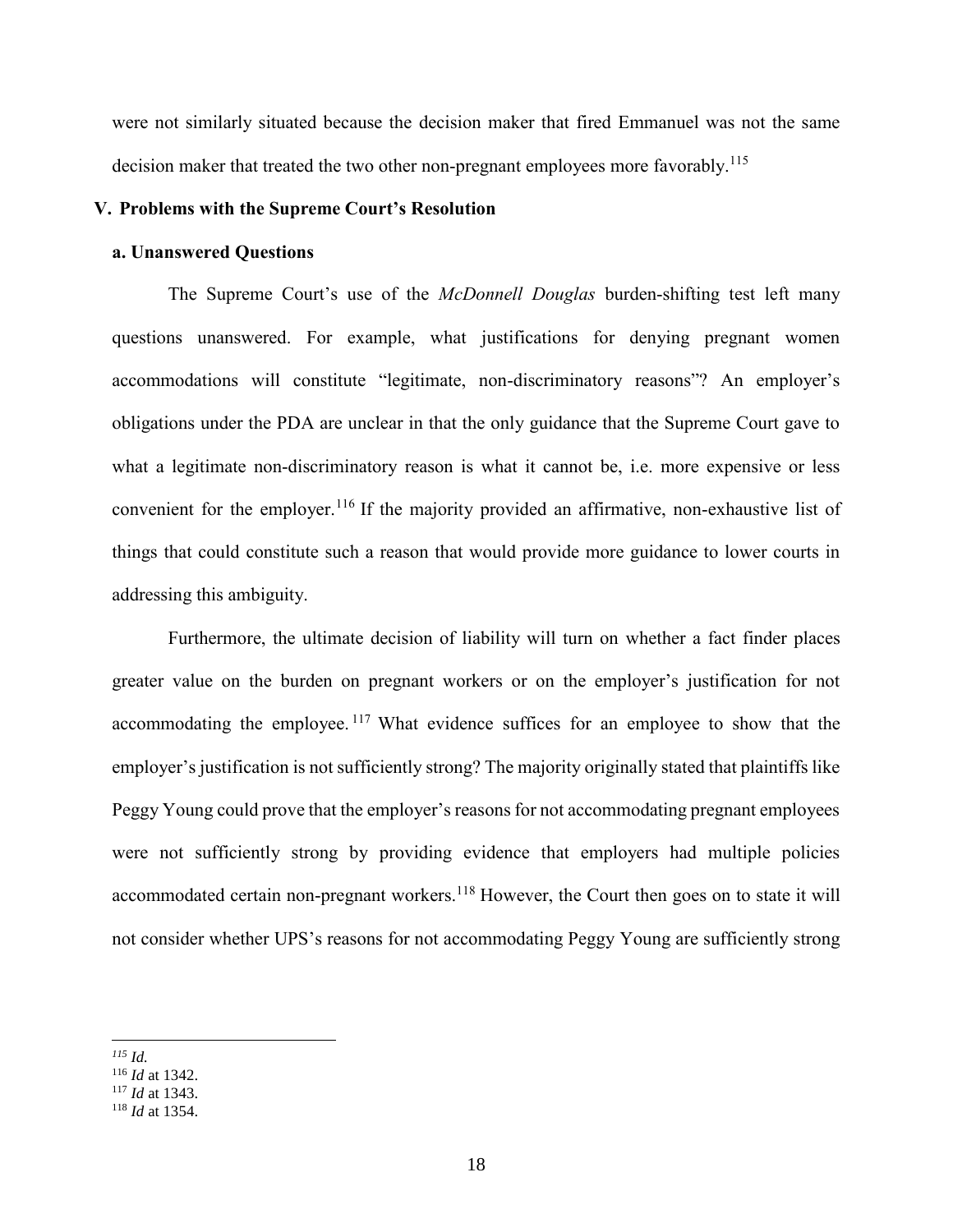and will remand the decision to the lower court to decide.  $^{119}$  This directly contradicts the majority's earlier statement about the way plaintiffs like Peggy Young could prove their employer's reasons were not sufficiently strong by saying they are not addressing this question. Furthermore, lower courts will be confused in applying this part of the test because they will not know how much weight to give to the court's suggestion regarding how plaintiffs could show the employer's reasons for not accommodating pregnant employees were not sufficiently strong,

Lastly, the majority does not clearly provide guidance as to what constitutes a significant burden. The opinion simply states that "[t]he plaintiff can create a genuine issue of material fact as to whether a significant burden exists by providing evidence that the employer accommodates a *large* percentage of non-pregnant workers while failing to accommodate a *large* number of pregnant workers."<sup>120</sup> The court did not fully explain what constitutes a large percentage and left the lower court discretion to make its own subjective interpretations as to what constitutes a large percentage. Such an ambiguous standard does not provide any guidance to lower courts and will lead to inconsistency by lower courts in determining whether the percentage is large enough to tip the scales in the pregnant employees favor. Although relying on statistical disparities is not the only way that the plaintiff can establish a genuine question of material fact about the employer's proffered reason for denying her requested accommodation<sup>121</sup>, lower courts will rely on the Supreme Courts ambiguous standard where plaintiff's try to establish their claims by relying on statistical disparities.

#### **b. Justice Alito Furthers the Comparator Ambiguity**

 $\overline{a}$ 

<sup>119</sup> *Id* at 1356.

<sup>120</sup> *Young,* 135 S.Ct at 1354.

<sup>&</sup>lt;sup>121</sup> Allen-Brown v. District of Columbia, 2016 U.S. Dist. LEXIS 42840, \*37-38 (D.D.C. Mar. 31, 2016) ("... Allen-Brown does not make such an argument or rely on statistical disparities to support her claim of pretext. Instead, Allen-Brown relies on "traditional" evidence to establish a genuine question of material fact about the District's proffered reason for denying her requested accommodation—that is, whether the reason offered by the MPD is the real reason for the denial or simply a pretext for discriminatory intent.")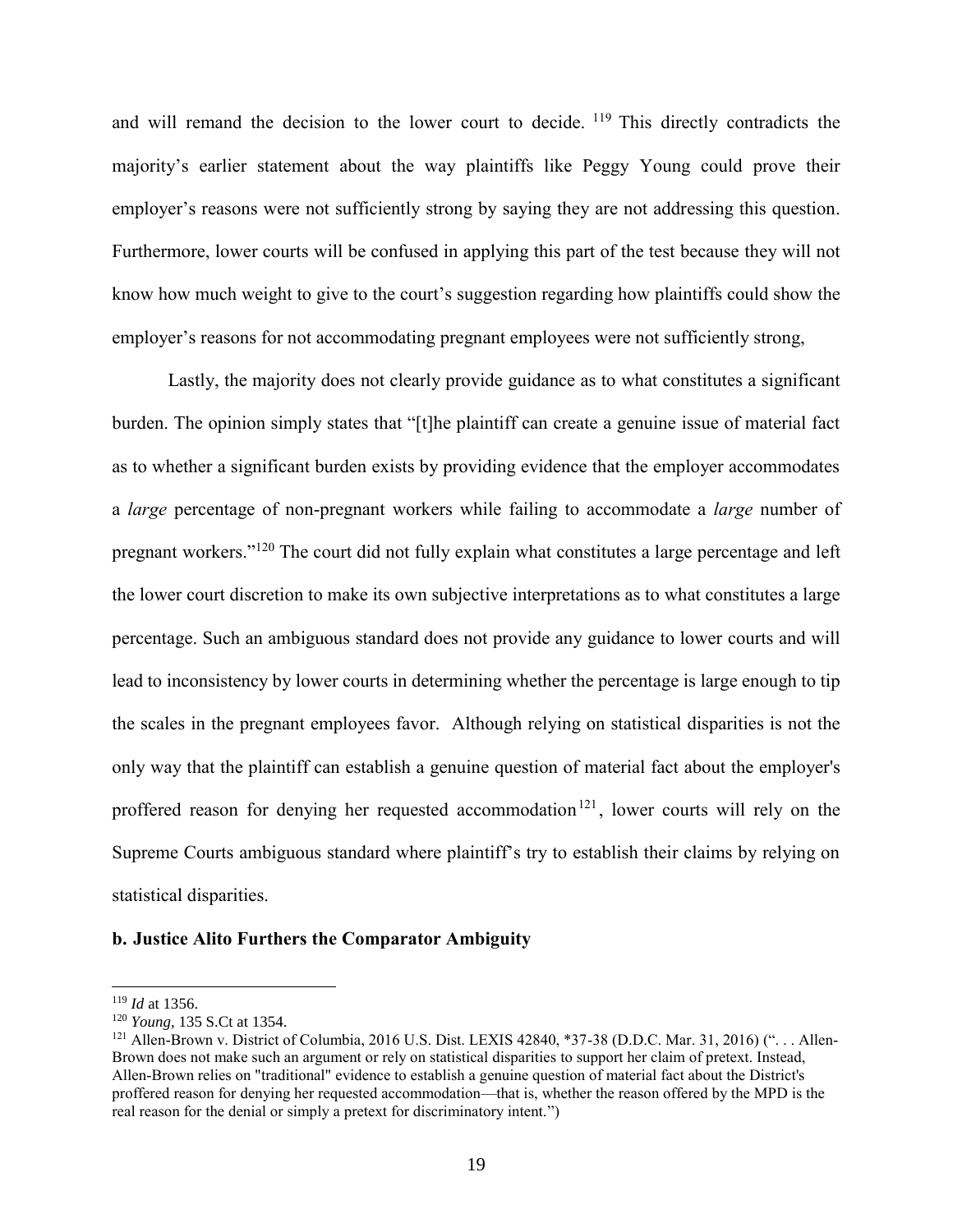Justice Alito's concurring opinion does not answer the question left open by the majority regarding comparators but rather furthers the confusion. Justice Alito does not really define what generally neutral business reason. It is not similar to what the ADA defines as an "undue hardship" because he asserts how different the language in the PDA's second clause is from other antidiscrimination provisions. Justice Alito gives a negative definition of genuine neutral business reason in defining what it cannot be, i.e. too expensive and less convenient. He also only provides a limited number of illustrations by applying his standard to Young's case. The concurrence's new "genuine neutral business reason" standard invites judicial subjectivity on the part of lower courts just like the majority did and provides just as little guidance as the majority.

Justice Alito's concurring opinion exploits the ambiguities in the majority's opinion and made it harder for pregnant employees to find proof of comparators. His interpretation as to what the relevant comparators has allowed employers to avoid addressing the ongoing and pervasive problem of pregnancy discrimination because he has broadened the category of characteristics employers may take into account. An employer may find dissimilarity on the basis of traits other than ability to work so long as there is a neutral business reason for considering those traits. Thus, Justice Alito's interpretation of the second clause of the PDA give employers more latitude for avoiding compliance with the PDA than necessary by allowing employers to discriminate based on pregnancy so long as they had a genuine neutral business reason for doing so.

#### **c. The Evidentiary Conundrum**

l

The *Young* decision also creates an evidentiary conundrum because direct evidence of discrimination can be difficult to obtain. Direct evidence is evidence that is so one sided that no inference from the jury is required.<sup>122</sup> Essentially, this means that the employer admitted to acting

 $122$  See, e.g., Thomas v. NFL Players Ass'n, 131 F.3d at 205 (citing the Fifth, Tenth, and Eleventh Circuits as taking "direct evidence" to mean non-inferential).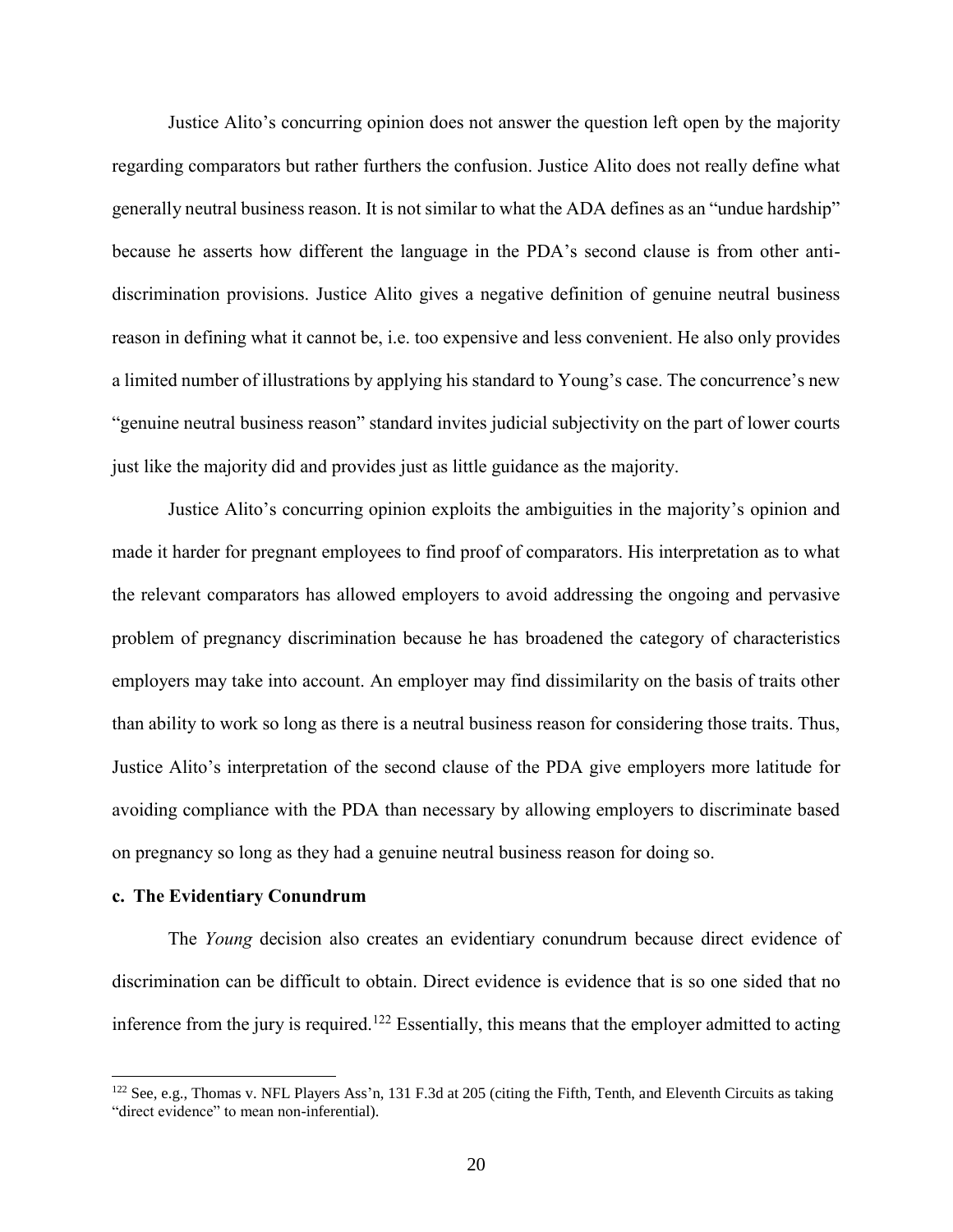with discriminatory intent.<sup>123</sup> Because direct evidence is scarce, most women will need to prove their case via the *McDonnell Douglas* burden-shifting analysis. Pregnant workers are expected to produce enough evidence to prove their prima-facie case but must do so in circumstances where there is often no official policy or where the employer has obscured the policy for purposes of avoiding liability.

The comparator may enter the analysis at the prima facie case stage or to show pretext by establishing that the employer did not apply its non-discriminatory reason in a sex-blind manner.<sup>124</sup> *Antonich v. United States* demonstrates the difficulty that employees face in finding sufficient evidence of comparators to show pretext. Courts will be less likely to grant summary judgment in favor of employees in cases where the employee, although unable to show pretext, has sufficiently strong circumstantial evidence of discrimination that might lead a jury to find that the employment decision was motivated, at least in part, by discrimination.<sup>125</sup> In *Antonich*, the court established that a plaintiff had the burden to show that "U.S. Bank treated her differently than other nonpregnant employees."<sup>126</sup> A plaintiff must show that "the compared employees were similarly situated in all relevant respects."<sup>127</sup> Pregnant workers in the accommodation context will face similar hardships in finding sufficiently similar comparators to pregnant employees in the termination context if lower courts interpret the second clause of the PDA to require the nonpregnant comparators to be similar in all relevant respects. Given the ambiguities in both the majority's and the concurrence's pretext analysis that remains a possibility that is all too stark for pregnant employees.

 $\overline{a}$ 

<sup>123</sup> Smith v. F.W. Morse & Co., 76 F.3d 413, 421 (1st Cir. 1996).

<sup>124</sup> See generally Charles A. Sullivan, *The Phoenix from the Ash: Proving Discrimination by Comparators*, 59 Ala. L. Rev. 191 (2009).

<sup>125</sup>*Smith*, 76 F.3d at \*22.

<sup>126</sup> *Antonich,* 2015 U.S. Dist. LEXIS 106565 at \*45.

<sup>127</sup> *Id.*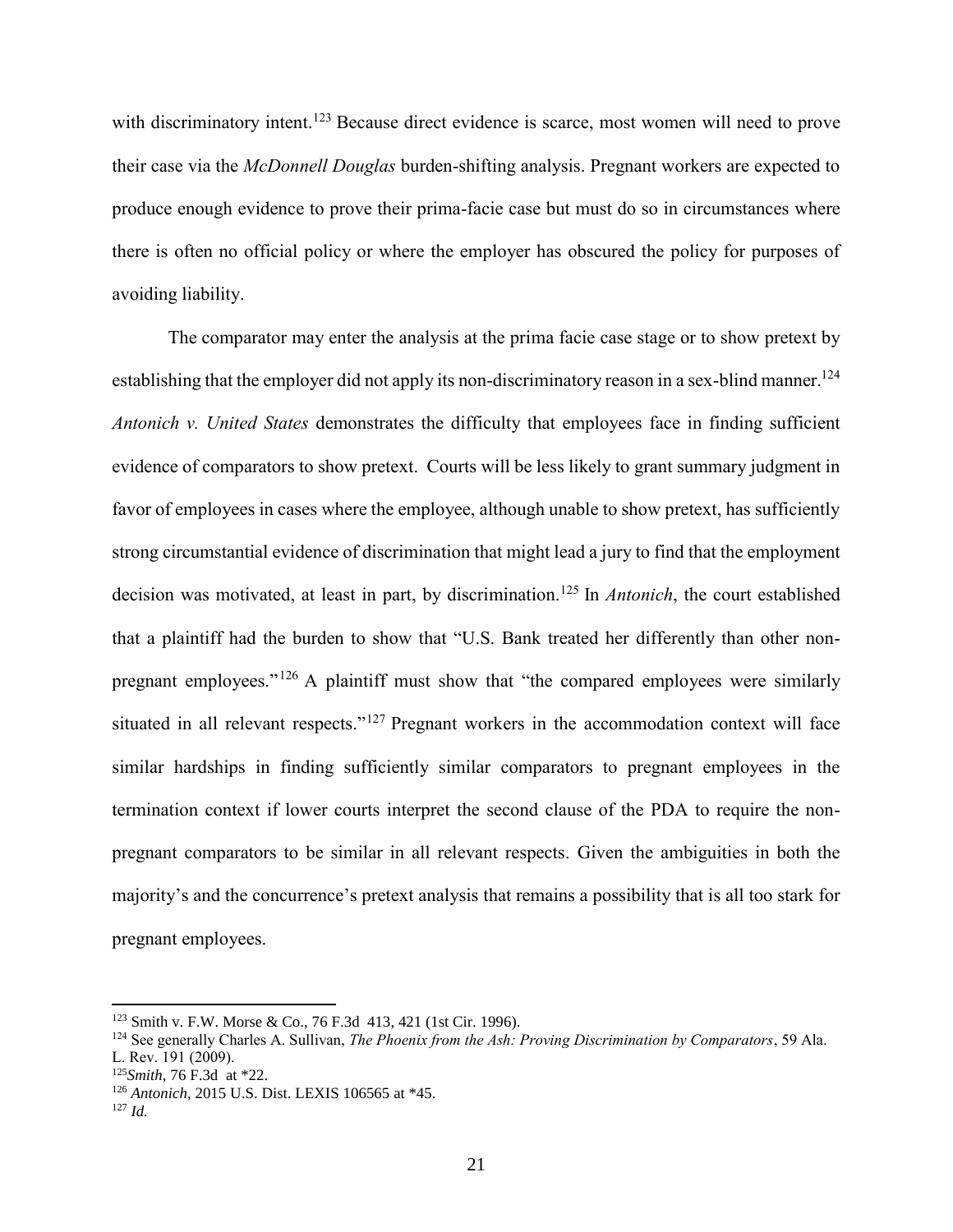The reason why Antonich's claim failed was due to the court's narrow interpretation of similarly situated.<sup>128</sup> The majority required that similarly situated employees, or "comparators," deal "with the same supervisor, have been subject to the same standards, and engaged in the same conduct without any mitigating or distinguishing circumstances."<sup>129</sup> To be suggestive of pretext, evidence of the alleged misconduct of other employees must be of "comparable seriousness."<sup>130</sup> However, pregnant employees face a Herculean challenge to find evidence of non-pregnant workers that committed an offense of comparable seriousness that were treated more favorably. Antonich, like other pregnant employees in her position, failed to meet this evidentiary burden because it requires such a high degree of similarity.<sup>131</sup> Antonich failed in discovery to elicit the requisite information due to a failed interrogatory that included too many higher-level employees in the field of comparators.<sup>132</sup>

*Emmanuel v. Cushman & Wakefield, Inc.* also demonstrates the difficulty that workers in general face, let alone pregnant workers, to find sufficient evidence to establish that their employer's rationale is merely pretextual. Even though *Emmanuel* is a termination case, a plaintiff that brings an accommodation claim under the PDA will face similar hardships in establishing that the person that failed to grant them an accommodation was the actual decision maker. The plaintiff, in *Emanuel*, did not establish that the same decision maker that discriminatorily fired her was the same decision maker that failed to discipline the other two non-pregnant employees that also fell asleep in the reception area.<sup>133</sup> Because the plaintiff did not establish that the same decision maker

 $\overline{a}$ *<sup>128</sup> Id.*

<sup>129</sup> *Id.*

<sup>130</sup> *Id*.

*<sup>131</sup> Id.*

<sup>&</sup>lt;sup>132</sup> *Id* at \*48 ("Plaintiff, however, chose to frame her interrogatories using the disjunctive 'or,' asking for employees who either cashed a fraudulent check or violated bank policy in a similar fashion.") <sup>133</sup> *Id* at \*16.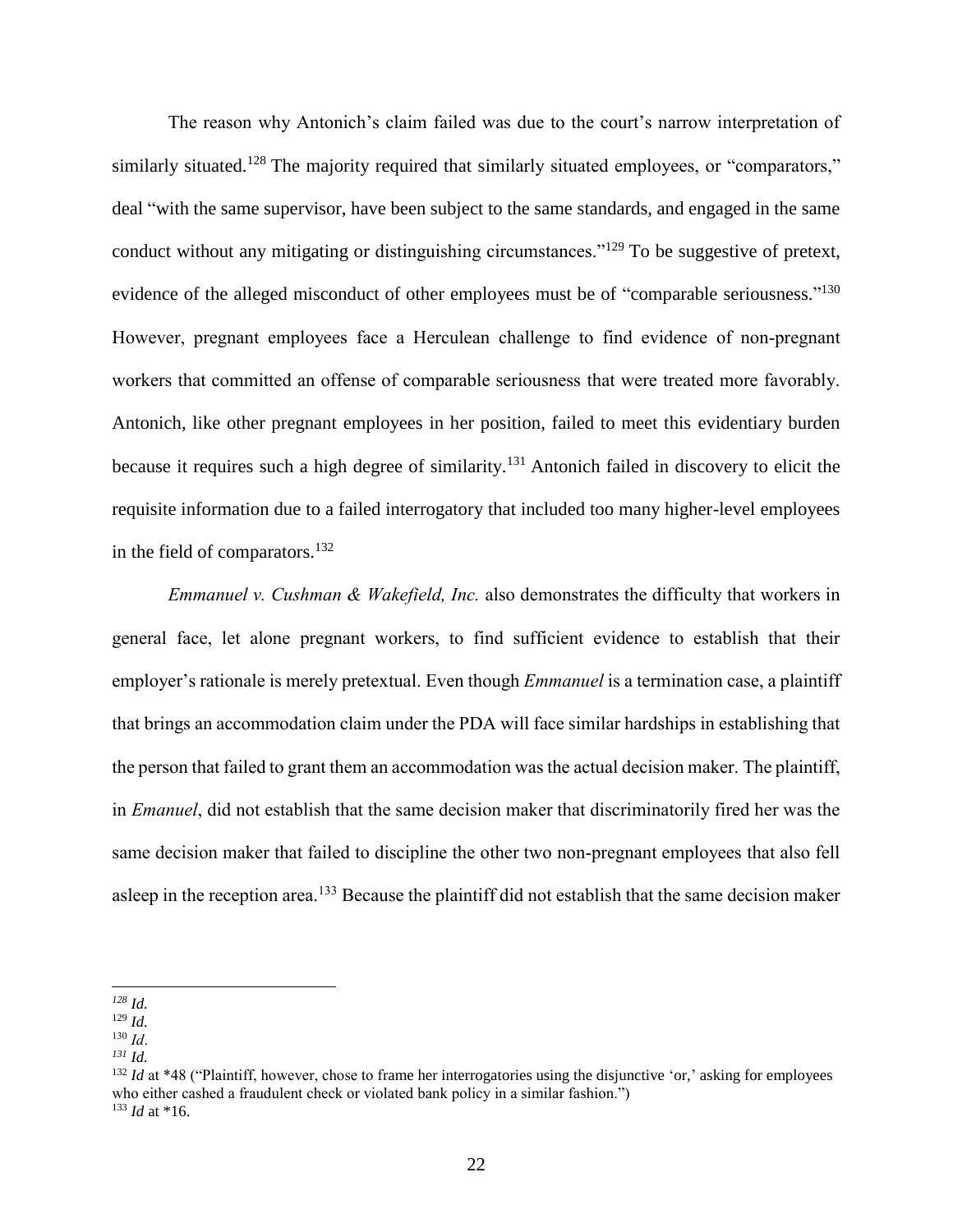disciplined her that disciplined the two other employees, then she could not show pretext.<sup>134</sup> It is commonplace that there are many levels of management and the employee may be dealing with several managers all of whom have varying degree of power over her.<sup>135</sup> For this reason a decision to fire or failure to accommodate may come from a number of managers and it is difficult to prove which one actually terminated the plaintiff or denied her the accommodation. It is similarly difficult to prove that the person that made the employment decisions possessed the authority to make determinations about the pregnant employee's employment or had influence over the formal decision maker.

Even though both *Antonich* and *Emmanuel* are about termination and not accommodation they serve as a good analogy of the types of hardships that pregnant workers have in establishing their pregnancy discrimination claims. Both in the termination context and the accommodation context pregnant employees can establish pretext by finding sufficiently similar comparators. Because justice Alito in his concurrence has broadened the characteristic that employers may take into account and has added that employers may find dissimilarity on the basis of traits other than ability to work, pregnant workers will have just as hard a time find sufficiently similar nonpregnant employees. Requiring pregnant employees to find other workers that nearly identical to them is a nearly impossible standard for them to meet due to their condition. The circuits will likely continue to have differing interpretations of the degree of similarity between pregnant and non-pregnant employees because of the Supreme Court's lack of clarity in *Young*. Providing pregnant workers with accommodations would impose such a de minimis burden on employers

l

<sup>134</sup> *Antonich v. United States Bank Nat'l Ass'n*, 2015 U.S. Dist. LEXIS 106565 at \*20 <sup>135</sup> *Id.*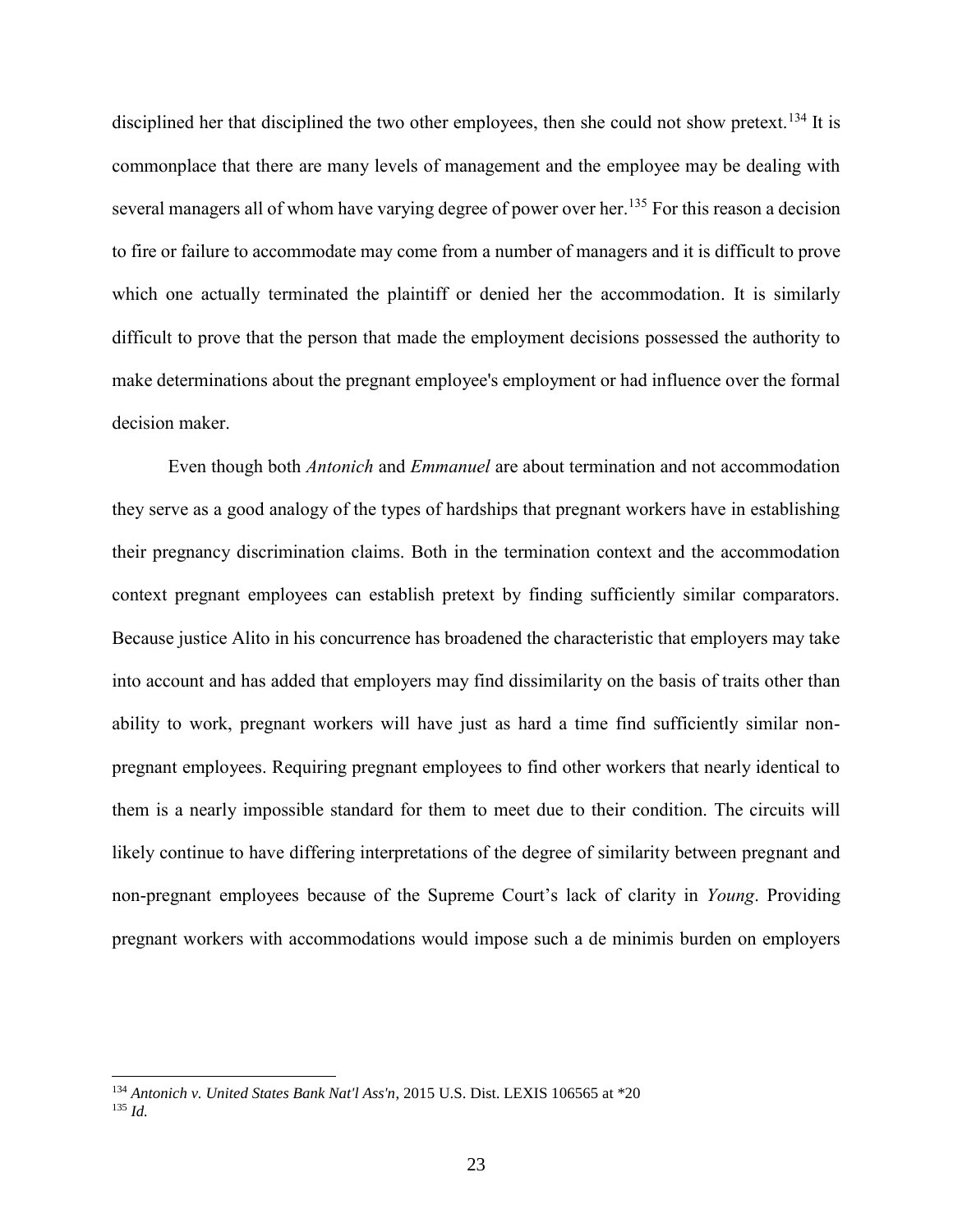that pregnant workers should not be required to have to identify non-pregnant comparators, as was the case in *Young. 136*

## **VI. Pregnant Workers Fairness Act: A Statutory Solution to The Young Evidentiary Quagmire a.Understanding the Statute**

The Pregnant Workers Fairness Act (hereinafter the PWFA) was a bill that had been introduced in Congress three times but now has bipartisan support. When it was initially introduced in 2012, the PWFA (which has not yet passed) was drafted to respond to the improper narrowing and misreading of the PDA by some lower courts.<sup>137</sup> Under the previous PDA scheme, pregnant workers had no clear path to accommodation and employers had no clear understanding of their responsibilities. It is time for a new statutory solution to the ambiguities created by both the PDA and the Supreme Court's decision in *Young v. UPS*. The PWFA uses the same language as the Americans with Disabilities Act (ADA), and twenty-five years of ADA court decisions give clear guidance to lower courts as to what the law is.<sup>138</sup> Employers know just what to expect, and, most importantly, pregnant women know they will be protected.

This bill would answer questions left open by the Supreme Court by setting out a simple, easy-to-apply legal standard that provides clarity to employers and employees. The new statute would prohibit employers from failing to provide a reasonable accommodation for limitations that

l

<sup>136</sup> *See* Sarah Czypinski, *Note: Pregnant Laborers Should Expect Better: The Broken Pregnancy Discrimination Standard and How the Pregnant Workers Fairness Act Can Repair It,* 76 U. Pitt. L. Rev. 303 ("As part of Title VII, the PWFA would impose a minimal burden on employers. It applies only to employers with over fifteen employees and requires plaintiffs to file an EEOC charge before pursuing further action.").

<sup>&</sup>lt;sup>137</sup> *See, e.g., Letter from Hon. Jerrold Nadler to House of Representatives Colleagues (May 2, 2013) ("Congress passed* the Pregnancy Discrimination Act of 1978 in order to end discrimination against pregnant workers. But thirty five years later, women still risk being forced out of the workplace if and when they become pregnant."); 158 Cong. Rec. H2459 (daily ed. May 9, 2012) (statement of Rep. 38 Nadler)("Case law shows that courts are uncertain, even confused, about the scope of the law, requiring Congress to set the record straight."); Letter from Sen. Robert P. Casey, Jr. and Sen. Jeanne Shaheen to Senate Colleagues (May 8, 2013) ("Congress made a commitment to end discrimination against pregnant workers over 30 years ago. Unfortunately, too many women are still being forced to choose between healthy pregnancies and keeping their jobs.")

<sup>&</sup>lt;sup>138</sup> Dickinson v. Univ. of N.C., 91 F. Supp. 3d 755, 764 (M.D.N.C. 2015) ("The ADA was originally enacted on July 26, 1990. Americans with Disabilities Act of 1990.")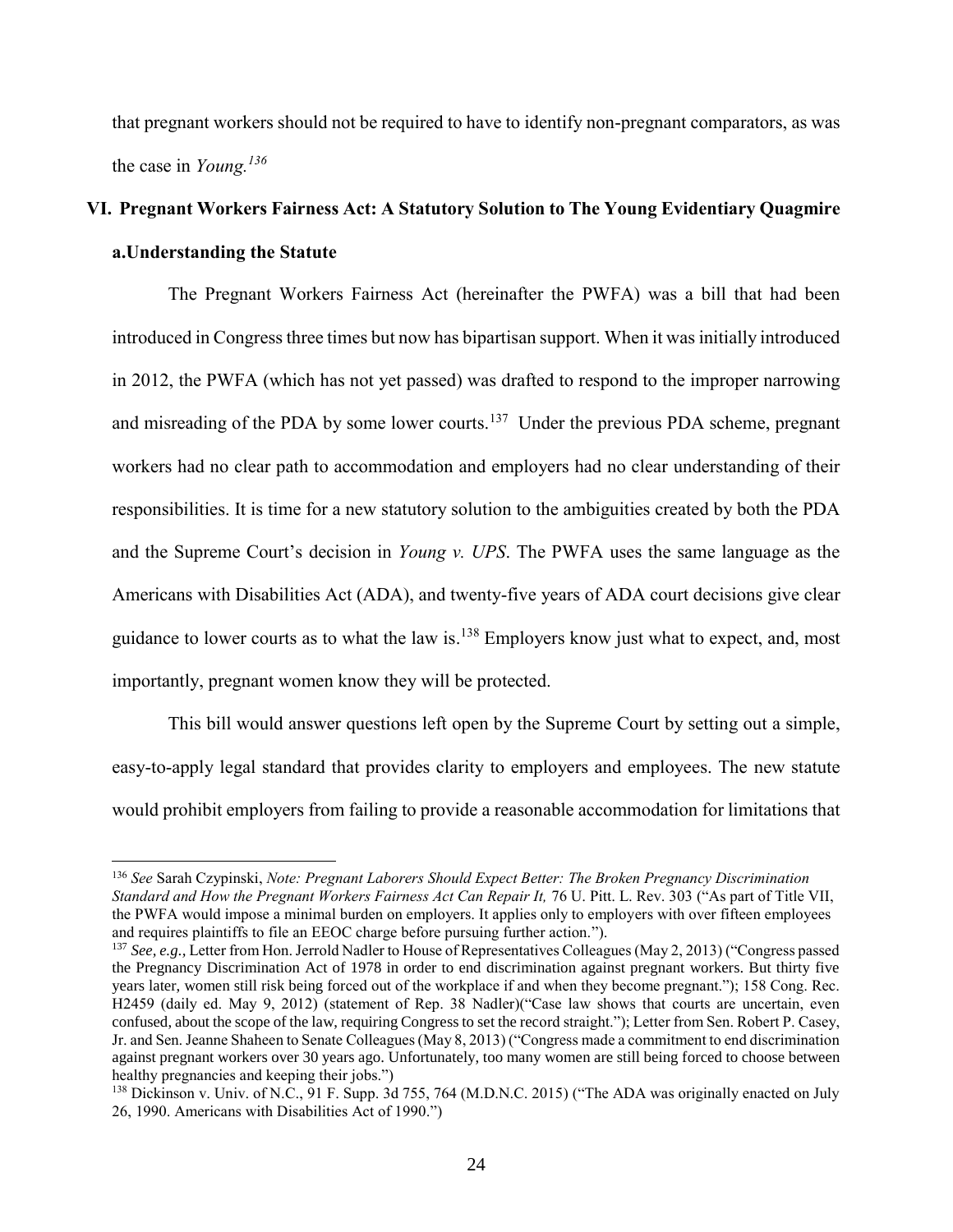arise out of pregnancy, childbirth, or any other related medical conditions.<sup>139</sup> The PWFA requires employers to make the same sorts of accommodations for pregnancy, childbirth and related medical conditions that the ADA requires employers make for disabilities.<sup>140</sup> Under the ADA, "reasonable accommodations may include job restructuring, part-time or modified work schedules, reassignment to a vacant position, [. . .] and other similar accommodations. . . ."<sup>141</sup> Thus, such accommodations would probably be required of employers under the PWFA because the PWFA is modeled after the ADA and it is required under the ADA.

The exception would be an accommodation that causes an undue hardship for the employer. An undue hardship under the PWFA is similar to what it would be under the ADA.<sup>142</sup> "Undue hardship", according to the ADA, is defined as "significant difficulty or expense incurred by a covered entity" with respect to the provision of an accommodation.<sup>143</sup> It will probably not be the case that providing a pregnant worker with an accommodation will be an undue hardship for the employer because pregnant women represent such a small minority in the workforce.<sup>144</sup> Only about 5% of women in the workforce are pregnant in any given year not all of which will need accommodations.<sup>145</sup>

The PWFA would provide further protections than the PDA by making it illegal to avoid making accommodations by refusing employment opportunities to pregnant women.<sup>146</sup>

 $\overline{a}$ 

<sup>139</sup> Pregnancy Workers Fairness Act of 2015, H.R. 2654, 114th Cong. § 2(1) (2015).

<sup>&</sup>lt;sup>140</sup> Pregnancy Workers Fairness Act of 2015, H.R. 2654, 114th Cong. § 2(5).

<sup>141</sup> *Gonzalez-Rodriguez v. Potter*, 605 F. Supp. 2d 349, 369 (D.P.R. 2009)

<sup>142</sup> Pregnancy Workers Fairness Act of 2015, H.R. 2654, 114th Cong. § 2(1).

<sup>143</sup> Americans With Disabilities Act Of 1990, 1990 Enacted S. 933, 101 Enacted S. 933, 104 Stat. 327, 331, 101 P.L.

<sup>336, 1990</sup> Enacted S. 933, 101 Enacted S. 933

<sup>144</sup> Amy Tannenbaum, *Five Fast Facts about Pregnancy in the Workplace* (October 31, 2015, 10:00 A.M.), http://www.nwlc.org/our-blog/five-fast-facts-about-pregnancy-workplace.  $145$  *Id.* 

<sup>&</sup>lt;sup>146</sup> Pregnancy Workers Fairness Act of 2015, H.R. 2654, 114th Cong. § 2(3).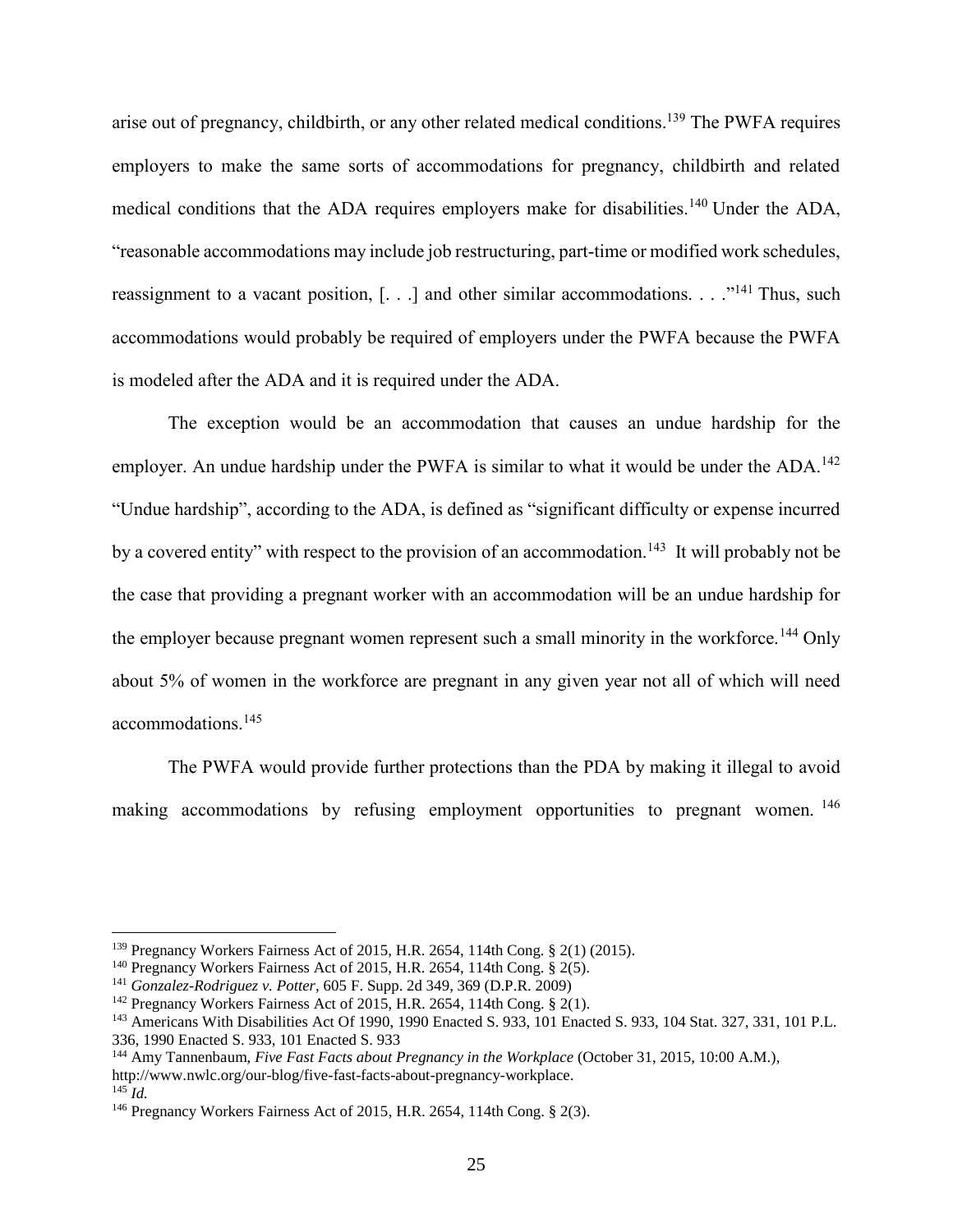Furthermore, an employer cannot force a pregnant woman to take leave under any leave law or policy if there are other reasonable accommodations that are at the employer's disposal. <sup>147</sup>

The PWFA is such a common sense solution that fifteen states, the District of Columbia and four cities have passed laws requiring some employers to provide reasonable accommodations.<sup>148</sup> The evidence from the states and the cities that have state statutes with similar provisions to the PWFA is that the clarity that such laws provide helps to reduce lawsuits and helps these pregnant women receive the accommodation in a speedier manner than was available under the PDA.<sup>149</sup> The broad support for accommodating pregnant workers is reflected also in the United States Senate whereby all one hundred members of the Senate voted in favor of a budget amendment that supported requiring employers to provide reasonable and temporary accommodations to pregnant workers if such accommodations are not an undue burden on the business entity. <sup>150</sup>

#### **b. How the Pregnant Workers Fairness Act Resolve The Young Evidentiary Dilemma?**

With a statute like the PWFA in place, pregnant employees will not need to undergo the nearly impossible task of discovering direct evidence of discrimination in the form of an admission.<sup>151</sup> Furthermore, pregnant workers will not need to go through the arduous *McDonnell Douglas* burden-shifting analysis in order to prove their cause of action through circumstantial evidence.<sup>152</sup> Under the PWFA, pregnant workers would not need to go through the laborious task

 $\overline{a}$ 

http://www.budget.senate.gov/democratic/public/index.cfm/2015/3/casey-pregnant-workers-amendment

<sup>&</sup>lt;sup>147</sup> Pregnancy Workers Fairness Act of 2015, H.R. 2654, 114th Cong. § 2(4).

<sup>148</sup> *The Pregnant Workers Fairness Act Fact Sheet*, National Partnership for Women and Families (October 26, 2015 10:00 A.M.), http://www.nationalpartnership.org/research-library/workplace-fairness/pregnancy-discrimination/factsheet-pwfa.pdf.

 $^{149}$  *Id*.

<sup>150</sup> Budget Blog, (October 26, 2015 10:00 A.M.),

<sup>151</sup> Czypinski, *Supra* at 318.

*<sup>152</sup> Id.*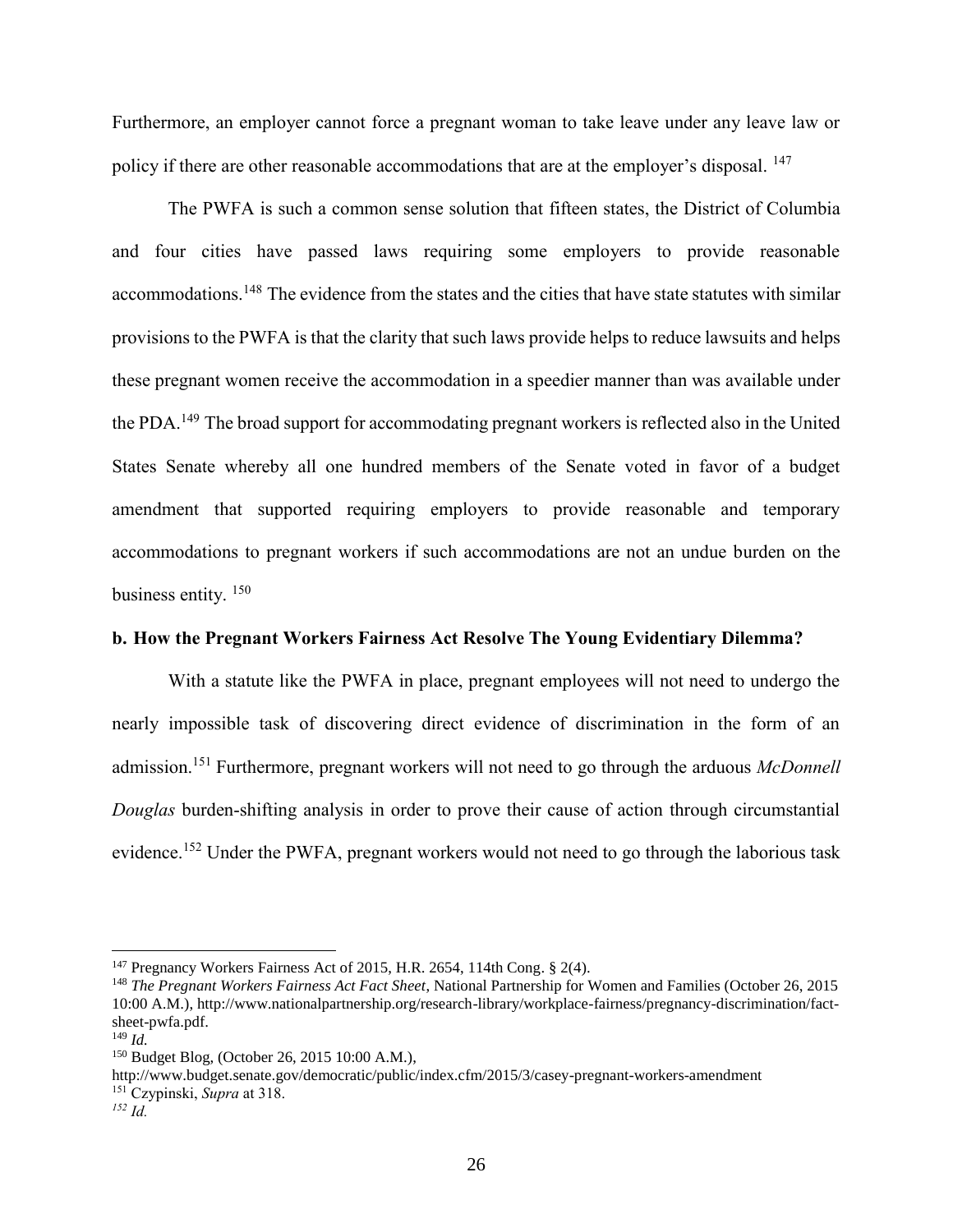of discovering sufficient comparators that are similarly situated to prove their cause of action. <sup>153</sup> Plaintiffs like Peggy Young would be benefited by the PWFA because there is no need for plaintiffs like her to find adequate comparators to show pretext.<sup>154</sup>

Because the PWFA requires employers to make the same sorts of accommodations for pregnancy, childbirth and related medical conditions that the ADA requires employers make for disabilities, the employers will have ample case law to help them put in place lawful policies. The legal analysis under the new legislation would be much simpler than the PDA where a pregnant worker's rights can turn on a determination of whether an employer accommodates a large percentage of non-pregnant workers while failing to accommodate a large number of pregnant workers.<sup>155</sup> Under the PWFA, if you are pregnant, you get an accommodation.<sup>156</sup> There are no unsurmountable burdens placed against the pregnant employees under the PWFA. Under the PWFA, pregnant employees are not required to compare workers or decide what counts as discrimination.<sup>157</sup> There are no new or confusing terms to trip up the courts.<sup>158</sup> Most importantly, there are no lengthy, expensive litigation for pregnant employees that cannot afford to go through the trials and tribulations of the judicial process.<sup>159</sup> The PWFA creates an affirmative duty to accommodate pregnant women unless the accommodation imposes an undue hardship on the employer.<sup>160</sup> The clarity of such a rule would answer all the questions left unanswered by the Supreme Court regarding comparators by eliminating them from the discussion all together.<sup>161</sup>

#### **c. Americans with Disabilities Act Expansion**

 $\overline{a}$ 

*<sup>157</sup> Id.*

*<sup>161</sup> Id.*

*<sup>153</sup> Id.*

*<sup>154</sup> Id.*

<sup>155</sup>*Young,* 135 S.Ct at 1354.

<sup>156</sup> Pregnancy Workers Fairness Act of 2015, H.R. 2654, 114th Cong. § 2(1) (2015).

*<sup>158</sup> Id.*

*<sup>159</sup> Id.*

<sup>160</sup> *Id.*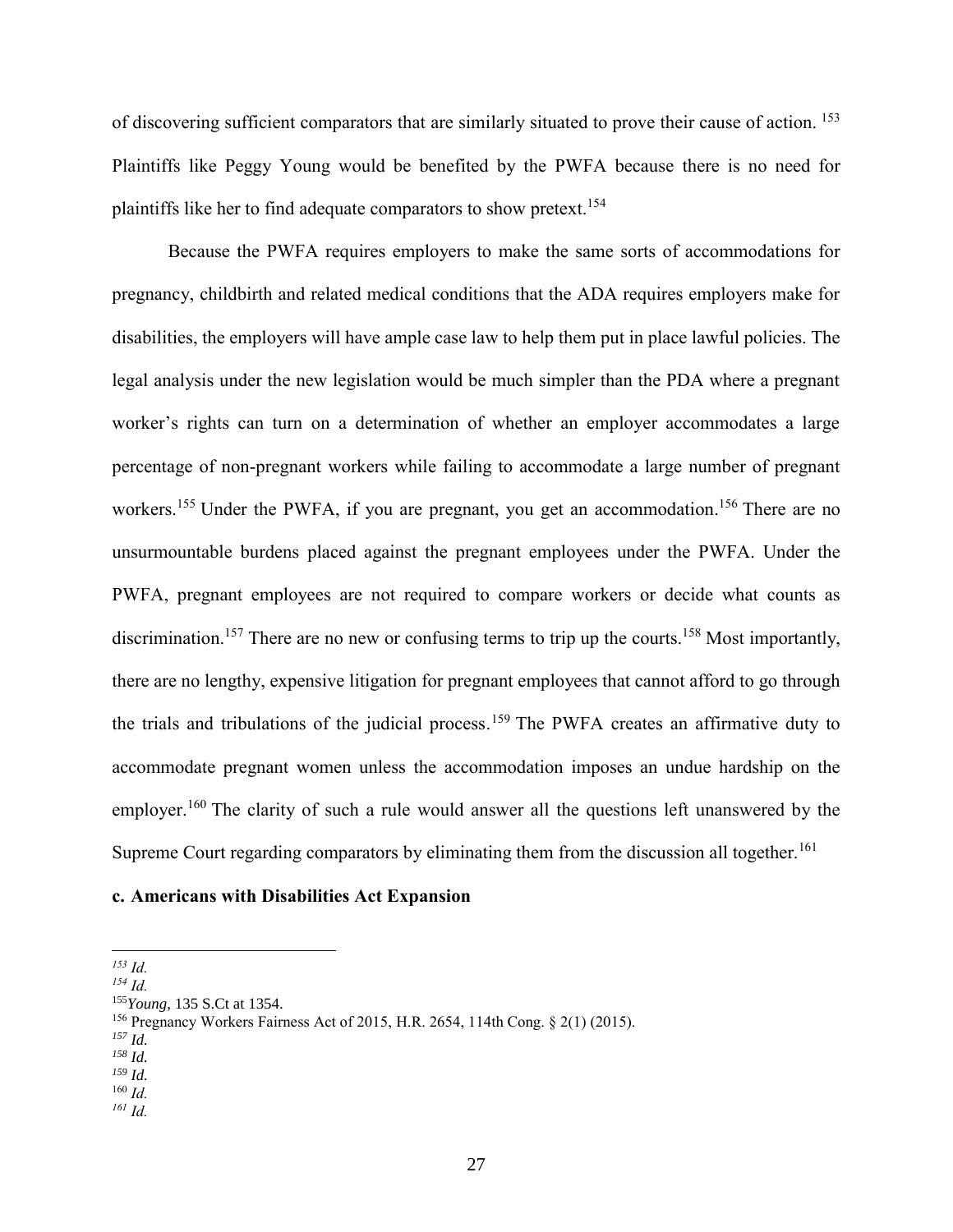There is proposed expansion to the ADA. As the majority has noted, those recent changes to the ADA may diminish the practical impact of the Young decision.<sup>162</sup> The Americans with Disabilities Act Amendments Act of 2008 and subsequent EEOC interpretations have joined forces to expand the ADA's coverage to some temporary disabilities, even when related to healthy pregnancies (which are not considered disabilities under the ADA), the accommodation obligation of the ADA would render the PDA framework mute.<sup>163</sup> The expanded definition make Peggy Young's claim covered not only by the PDA but also the ADA.<sup>164</sup> This will ensure that pregnant employees get the requisite protection they need because the recent expansion of the law requires employers to treat impairments caused by pregnancy, even temporary ones, the same as impairments caused by other conditions.<sup>165</sup>

#### **VII. Conclusion**

 $\overline{a}$ 

The Supreme Court's Decision in *Young v. UPS* was an important step toward resolving a dispute between the Fourth and Sixth Circuits regarding the meaning of the second prong of the PDA by reaffirming the *McDonnell Douglas* burden-shifting test as the primary method pregnant workers with only circumstantial evidence of discrimination could seek recourse under the statute. However, the Supreme Court's resolution of the dispute between the Fourth and Sixth Circuit provided more questions than answers and did not give any guidance to the lower courts regarding how many comparators were necessary to show a comparator that is similarly situated to the pregnant worker and to what degree must they be similar. The Pregnant Worker Fairness Act

<sup>162</sup> ADA AMENDMENTS ACT OF 2008, 110 P.L. 325, 122 Stat. 3553, 110 P.L. 325, 2008 Enacted S. 3406, 110 Enacted S. 3406 <sup>163</sup> *Id. <sup>164</sup> Id. <sup>165</sup> Id.*